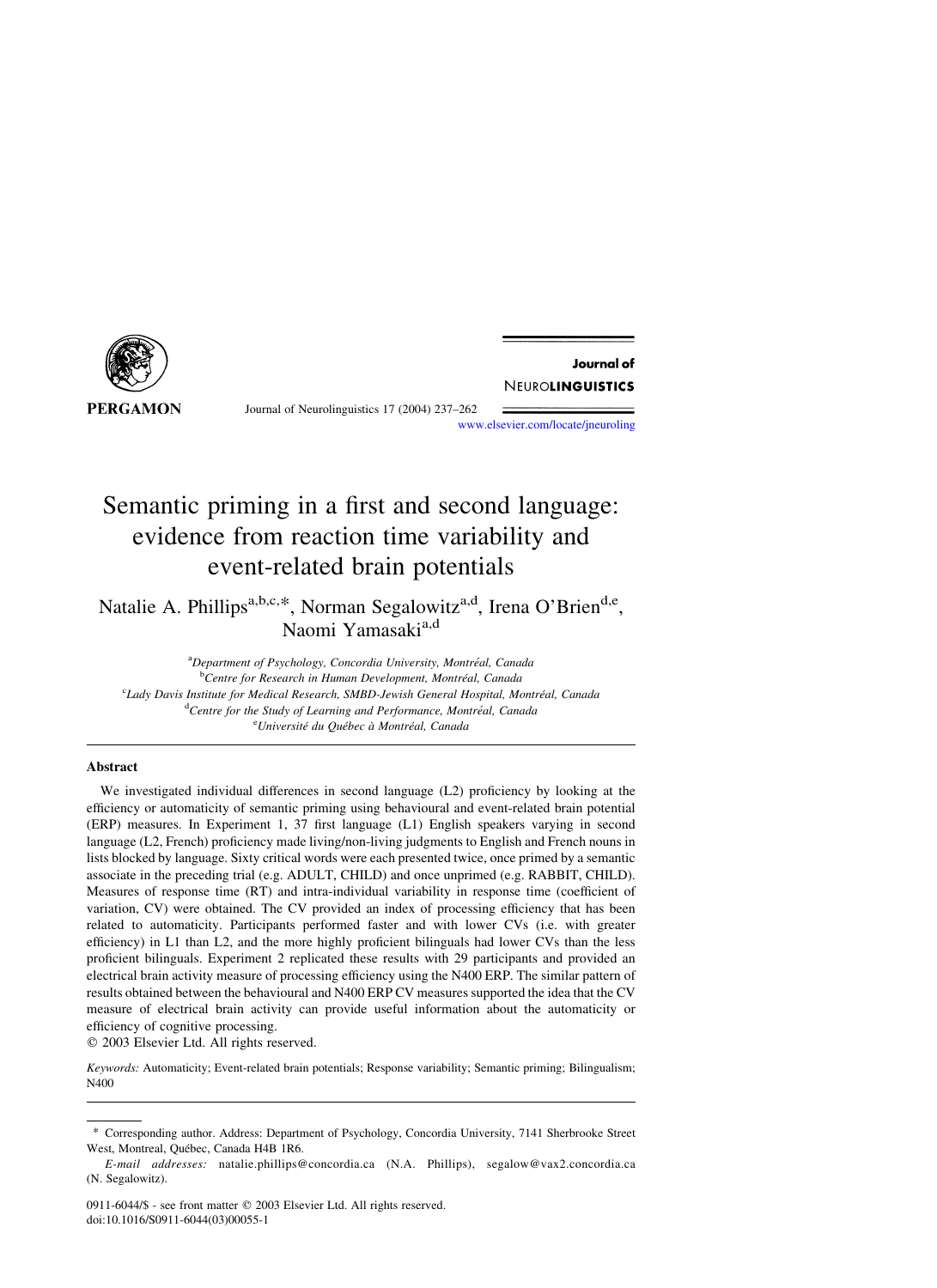A concept central to understanding individual differences in second language (L2) ability is that people can differ in terms of language processing efficiency or automaticity in the cognitive mechanisms underlying L2 functioning. Automaticity has been operationalized behaviourally in the bilingualism literature and in the general cognitive literature in a number of different ways, including in terms of processing speed ([Lambert, 1955;](#page-24-0) [Magiste, 1986\)](#page-24-0), ballistic or unstoppable processing ([Favreau & Segalowitz, 1983; Neely,](#page-23-0) [1977; Tzelgov, Henik, Sneg, & Baruch, 1996](#page-23-0)), effortless processing, and unconscious processing, among others (for bilingualism-related reviews see [DeKeyser \(2001\),](#page-23-0) [Segalowitz \(2003\) and Segalowitz and Hulstijn \(2003\)](#page-23-0)). However, there has been little research on the brain activity which might support automatic processing. In this paper we attempt to operationalize automaticity electrophysiologically within the context of studies of individual differences. The present study investigates one promising avenue in this regard, namely the relationship between behavioural response variability and eventrelated potential (ERP) variability.

[Segalowitz and Segalowitz \(1993\)](#page-24-0) pointed out that individual differences in L2 proficiency could be reflected in faster responding for at least two different reasons. One reason may be that there are simple differences in the general speed of operation of underlying component processes, including differences in the speed of non-automatic or controlled processing. A second reason is that faster responding can be due to differences in the underlying structure of cognitive processing; that is, the organization of processes in one individual may result in more automatic—and hence faster processing than in another individual, over and above any differences there might be between the two individuals in general speed of processing. [Segalowitz and Segalowitz](#page-24-0) [\(1993\)](#page-24-0) proposed an operational definition of automaticity that permitted one to experimentally distinguish between these two possibilities, that is, between individual differences due to differences in the structure of processing versus differences in simple speed of processing. This involves examining the variability of reaction time (RT) in cognitive tasks, and more specifically, the coefficient of variation (CV) of the RT, defined as an individual's standard deviation of response time divided by that person's mean response time.

[Segalowitz \(2003\) and Segalowitz and Segalowitz, \(1993\)](#page-24-0) reasoned that when individual differences reflect only differences in speed of processing, then variability of the RT should differ, at most, proportionally to the change in RT itself. That is, if Subject X performs a task, on average, in half the time it takes Subject Y, and if they both carry out the cognitive operations in exactly the same way, then X's SD should be at best half of Y's SD. Put another way, the ratio SD/RT (or the CV) should be the same for the two individuals. On the other hand, X might perform faster than Y because X uses different and more efficient cognitive processing (e.g. X may access L2 meanings directly whereas Y does so via a translation process). That is, X accomplishes the task using fewer slow and temporally variable controlled processes such as those involved in self-monitoring, error correction, resolving signal-to-noise processing problems, etc. In this case, X will not only perform more quickly than Y, but the variability of his/her performance will be more than proportionally reduced, resulting in a change in the CV because change is mostly with the slow, highly variable component processes rather than with all components equally. In this sense, a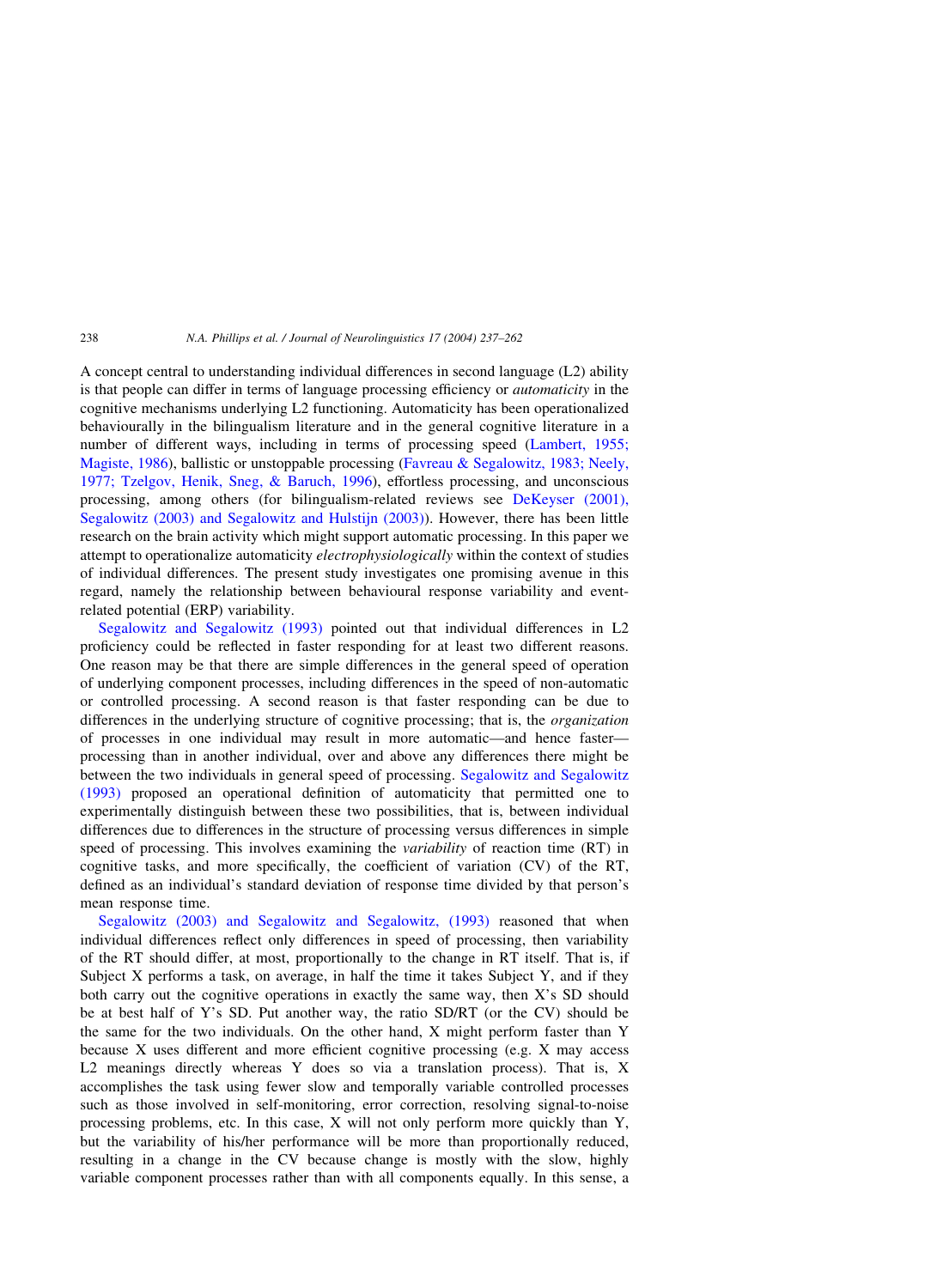significant difference in CV allows one to reject the null hypothesis that it is simply processing speed differences that account for the two differing levels of performance. Thus, the CV (the variability normalized to one millisecond of response time) indexes the *efficiency* of processing, which can be related to automaticity (Segalowitz  $\&$ [Segalowitz, 1993](#page-24-0)). Segalowitz and colleagues and others report a number of studies with tasks involving L2 and other stimuli supporting this CV interpretation of automaticity [\(Segalowitz and Freed, in press; Segalowitz, Poulsen, & Segalowitz,](#page-24-0) [1999; Segalowitz & Segalowitz, 1993; Segalowitz, Watson, & Segalowitz, 1995;](#page-24-0) [Segalowitz, Segalowitz, & Wood, 1998; Vigneau, 1998\)](#page-24-0). It is in this sense of efficient processing, reflected in low intra-individual variability, that we use the term 'automaticity' in this report. One goal of the present study was to further investigate the utility of the CV for understanding individual differences in L2 proficiency.

A potentially useful way of investigating the nature of individual differences in L2 proficiency is through the use of semantic priming tasks. In brief, semantic priming refers to the facilitation (e.g. faster RT during a lexical decision task) in the processing of a word (e.g.  $dog$ ), which has been preceded by a related word (e.g. *cat*) versus an unrelated word (e.g. table). Although several possible mechanisms may underlie this phenomenon, two of the more commonly considered processes are automatic spread of activation through interconnected conceptual nodes or the generation of attentionally mediated expectancies (cf., [Neely, 1991](#page-24-0)). [Woltz \(1999\)](#page-25-0), in a general review of individual differences and priming, reported evidence to show that semantic priming, as opposed to repetition priming (priming due to an earlier occurrence of the exact same stimulus), correlates significantly with reading ability, because of the overlap in demands of semantic priming tasks and reading comprehension and in contrast to the more purely lexical effects underlying repetition priming. Presumably there is similar overlap in demands with L2 comprehension. Woltz concluded that 'priming differences may potentially explain learning variance that is unaccounted for by more commonly investigated cognitive ability constructs' (p. 153). Semantic tasks are also promising to use because there is a well-established literature on the electrophysiological correlates of semantic processing. For these reasons we made use of a semantic priming paradigm in the present study.

In bilingualism research, semantic priming studies have been principally concerned with cross-language rather than within-language priming, because of the way crosslanguage priming can shed light on how a bilingual's two mental lexicons are organized [\(Jiang & Forster, 2001; Kroll & De Groot, 1997; Kroll & Tokowicz, 2001\)](#page-23-0). Those studies which have looked at within-language priming have generally found that more proficient bilinguals show greater facilitation effects with semantic priming than do less proficient bilinguals [\(Favreau & Segalowitz, 1983; Frenck-Mestre &](#page-23-0) [Prince, 1997; Vasos, 1983,](#page-23-0) described in [Segalowitz \(1986\)](#page-24-0)). [Favreau and Segalowitz](#page-23-0) [\(1983\)](#page-23-0) also demonstrated that these greater facilitation effects can reflect more automatic (more unstoppable or ballistic) activation of word meaning.

To our knowledge, studies of L2 within-language semantic priming have typically used lexical decision tasks (judging whether a letter string is a real word) or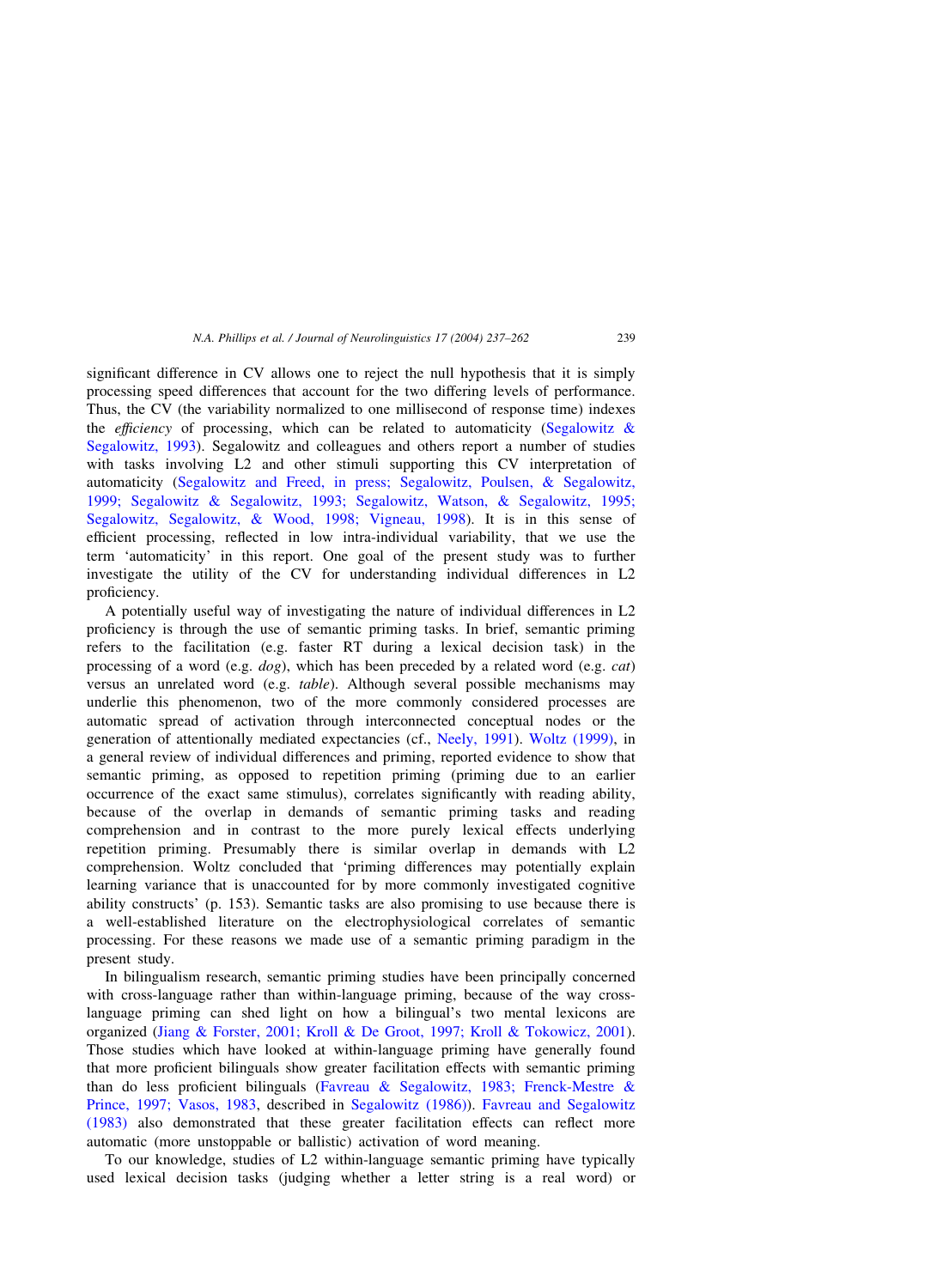same/different judgments. None has used semantic classification (e.g. judging whether a target refers to something living or non-living), and none has looked at RT variability as an index of the efficiency or automaticity of performance. Semantic classification, in contrast to lexical decision or same-different judgments, would appear to involve task demands that overlap more closely with those of real world use of a second language. This is because people typically deal with words in terms of whether they mean one thing or another, not whether they are real words or nonwords. A second goal of the present study, therefore, was to investigate individual differences in the CV within the context of L2 semantic priming in a semantic classification task.

We also chose to examine these behavioural approaches to processing in conjunction with electrical brain activity associated with semantic processing in L1 and L2. Recordings of electrical brain activity (event-related brain potentials or ERPs) provide online measurement of cognitive processing. ERPs reflect voltage variations in electrical brain activity in response to a stimulus or cognitive process and can be extracted from the electroencephalogram (EEG) via signal averaging. ERP components are typically identified by their polarity (positive or negative), latency (occurrence after the eliciting stimulus, in ms), amplitude (in  $\mu$ V), and topographical distribution across the scalp [\(Coles](#page-23-0) [& Rugg, 1995](#page-23-0)). The N400 ERP component has proven to be a very useful measure of online language processing. First described by [Kutas and Hillyard \(1980\),](#page-24-0) the N400 is a centro-parietally distributed negative-going component, which peaks at approximately 400 ms after stimulus onset.

The amplitude of the N400 varies inversely with the amount of semantic activation a word has in memory; that is, N400 amplitude is reduced when a word is preceded by a semantically related context. This finding is robust and has been observed in a variety of contexts, including word-pair priming ([Brown & Hagoort, 1993\)](#page-23-0) and written ([Connolly, Phillips, & Forbes, 1995; Kutas & Van Petten, 1988](#page-24-0)) and spoken ([Connolly & Phillips, 1994](#page-23-0)) sentence processing. Despite the lack of unanimity as to whether the N400 reflects aspects of relatively early automatic lexical/semantic processes ([Deacon, Hewitt, Yang, & Nagata, 2000; Kiefer, 2002; Kutas & Hillyard,](#page-23-0) [1989](#page-23-0)) or later post-lexical processes ([Brown & Hagoort, 1993; Chwilla, Brown, &](#page-23-0) [Hagoort, 1995; Holcomb, 1993\)](#page-23-0), it is clear that N400 amplitude is modulated by semantic relations between words.

The number of studies investigating ERP measures of bilingual language processing is beginning to grow. Some researchers have investigated the processing of syntactic and/or semantic violations within sentences [\(Ardal, Donald, Meuter, Muldrew, & Luce, 1990;](#page-23-0) [Hahne & Friederici, 2001; Moreno, Federmeier, & Kutas, 2002; Weber-Fox & Neville,](#page-23-0) [1996](#page-23-0)) or the consequences of switching between languages [\(Jackson et al., 2001; Moreno](#page-23-0) [et al., 2002](#page-23-0)). Relatively fewer have looked at priming using word pairs or lists. Using a continuous lexical decision task, [Kotz \(2001\)](#page-24-0) found that N400 priming effects were equivalent in L1 and L2 in early fluent Spanish-English bilinguals. [de Bruijn, Dijkstra,](#page-23-0) [Chwilla, and Schriefers \(2001\)](#page-23-0) also found equivalent priming for interlingual homographs regardless of whether the initial context was L1 or L2.

To our knowledge, no studies have employed ERP measures as a means for examining intra-individual variation in L2 fluency. It has been argued that ERPs are subject to large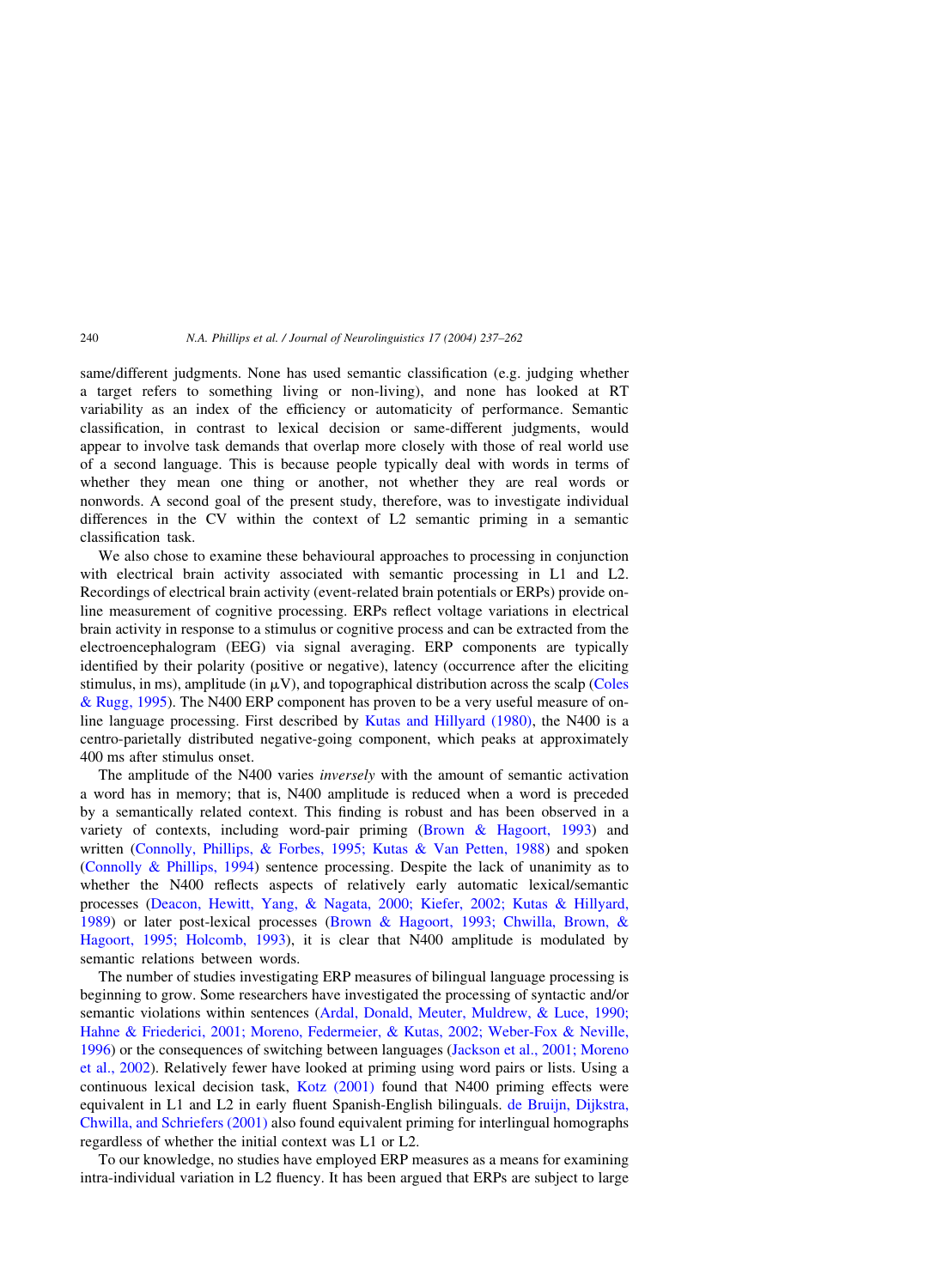inter-subject variability which may limit their clinical utility [\(Polich & Herbst, 2000\)](#page-24-0).<sup>1</sup> We sought to determine whether intra-subject variability could in fact be used as a *dependent* measure of the efficiency or automaticity of cognitive processing in one's first and second language by examining the CV of the N400 to obtain an electrophysiological brain measure of automaticity.

In the experiments presented here, we used a sequential list requiring a semantic decision on each word. This task should be sensitive to automatic spread of activation and should be a useful paradigm with which to examine ERP priming effects in the L1 and L2. Thus, a third goal of the present study was to investigate whether and how aspects of the N400 ERP component might reflect the efficiency or automaticity of processing, along with RT and CV-based behavioural measures.

Two experiments are reported below using a speeded semantic classification (living/nonliving) in which target words were either semantically primed by the immediately preceding target stimulus (a high semantic associate) or unprimed (a non-associate). The determination of subjects' L2 proficiency levels was based on RT performance on baseline trials intermixed with the primed and unprimed trials. In Experiment 1, the relationship between CV on primed and unprimed trials and L2 proficiency was examined. Experiment 2 involved a replication of Experiment 1 plus the collection of ERP measures.

# 1. Experiment 1

The goal of this first experiment was to demonstrate basic priming effects with the present set of stimuli and to establish if expected patterns would obtain concerning second language (L2) and first language (L1) coefficients of variation (CV) of response time (RT) in more proficient versus less proficient bilinguals.

# 2. Method

#### 2.1. Participants

Thirty-seven students (10 male, 27 female; median age  $= 22$  years; mean age  $= 23.11$ years;  $SD = 4.99$ ; range = 19–46 years), native speakers of English (L1) who varied with respect to their proficiency in speaking French (L2), were recruited from Concordia University. The participants received course credit or payment for their participation. Important information regarding the participants' history and use of both languages is summarized in [Table 1](#page-5-0).

# 2.2. Stimuli

In each language, English (L1) and French (L2), the set of critical experimental words were 60 animate and inanimate nouns, presented twice each. In the presentation list, each critical word was preceded once by a semantic associate

<sup>&</sup>lt;sup>1</sup> [Polich and Herbst \(2000\)](#page-24-0) examined the CV of the P300 waveform as a measure of *inter*-subject variability.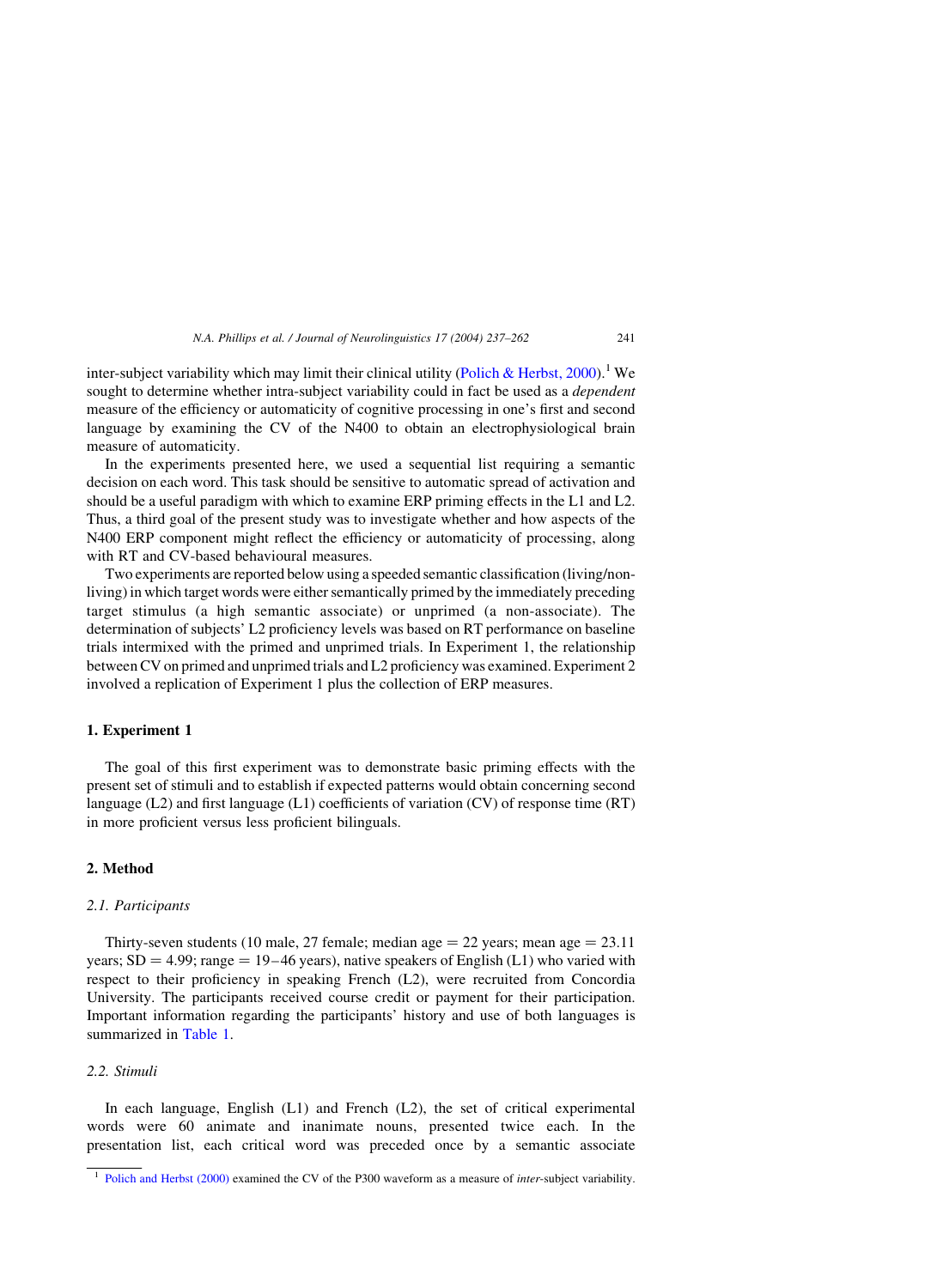Table 1 Participant characteristics from Experiments 1 and 2 as a function of Proficiency Group

| Proficiency Group                         | Experiment 1    |                | Experiment 2    |                |
|-------------------------------------------|-----------------|----------------|-----------------|----------------|
|                                           | High $(n = 19)$ | Low $(n = 18)$ | High $(n = 15)$ | Low $(n = 14)$ |
| <b>Sex</b>                                | 13 F, 6 M       | 14 F, 4 M      | 9 F, 6 M        | 12 F, 2 M      |
| Parent with French as L1: n               | 7               | 2              | 3               | 3              |
| Age (year) began to learn L2 (SD)         | 5.11(2.26)      | 6.94(4.47)     | 5.47(2.51)      | 7.31(4.35)     |
| French spoken at home: $n$                | 2               | 1              | 1               | 3              |
| Attended French school: n                 |                 |                |                 |                |
| Primary                                   | 10              | 5              | 6               | 6              |
| Secondary                                 | 7               | $\overline{4}$ | 9               | 3              |
| Post-secondary                            | $\overline{4}$  | $\Omega$       | $\Omega$        | 1              |
| Ability: self-rating <sup>a</sup> (SD)    |                 |                |                 |                |
| Speaking L <sub>2</sub>                   | 3.79(0.79)      | 3.22(0.73)     | 3.87(0.83)      | 3.14(0.53)     |
| Reading L <sub>2</sub>                    | 4.11(0.66)      | 3.39(0.92)     | 4.20(0.68)      | 3.43(0.65)     |
| Writing L <sub>2</sub>                    | 3.37(0.76)      | 2.89(0.68)     | 3.40(0.63)      | 3.07(0.62)     |
| Time spent: self-rating <sup>b</sup> (SD) |                 |                |                 |                |
| Speaking L <sub>2</sub>                   | 3.21(1.23)      | 2.94(1.21)     | 3.67(1.05)      | 2.92(0.95)     |
| Reading L <sub>2</sub>                    | 2.21(1.03)      | 1.94(0.94)     | 2.73(0.70)      | 2.38(0.77)     |
| Writing L <sub>2</sub>                    | 1.37(1.01)      | 1.22(0.43)     | 2.13(0.92)      | 1.69(0.85)     |

<sup>a</sup> Self-rated ability on a five point Likert-type scale, with 1 being no ability at all and 5 being native-like ability. All participants rated their L1 abilities at or near 5. Participants rated their L1 ability on all three measures

significantly higher than the corresponding L2 measures (Z between  $-3.49$  and  $-4.02$ ,  $p < 0.001$ ).<br><sup>b</sup> Number of times per week spent on language activities rated by participant on a five-point Likert-type scale, with 1 being never/almost never and 5 being main language used. All participants reported their time spent on L1 activities at or near 5. Participants rated time spent on all three L1 activities significantly higher than the corresponding L2 activities (Z between  $-2.97$  and  $-3.49$ ,  $p < 0.003$ ).

(e.g. ADULT–CHILD) and once by a low semantic associate (e.g. RABBIT– CHILD). With the exception of one case (MILK–COW and LETTER–COW), the preceding word was drawn from the same animacy category (living or non-living) as the target word. The concreteness, familiarity, and written frequency values ([Coltheart, 1981](#page-23-0)) for the critical English words are presented in [Table 2](#page-6-0). The semantic associates used on primed trials were selected for the strength of their forward association with the critical experimental words  $(M = 0.454, SD = 0.213;$ [Nelson, McEvoy, & Schreiber, 1998](#page-24-0)). The words used as 'non-associates' for unprimed trials were selected for not appearing as associates to the critical experimental words in the association norms ([Nelson et al., 1998\)](#page-24-0). Following the testing session, 24 of the participants rated the strength of the associations between the critical target words and the preceding associate or non-associate on a 5-point Likert scale  $(0-4)$  and found it to be significantly greater for semantic associates  $(M = 3.44, SD = 0.38)$  than for non-associates  $(M = 0.47, SD = 0.33; t(118) = 45.86$ ,  $p < 0.001$ ). The French words were translations of the English words and the same semantic associates and non-associates were used in the French list. Since French was a second language for all the participants, it was reasoned that the association values

<span id="page-5-0"></span>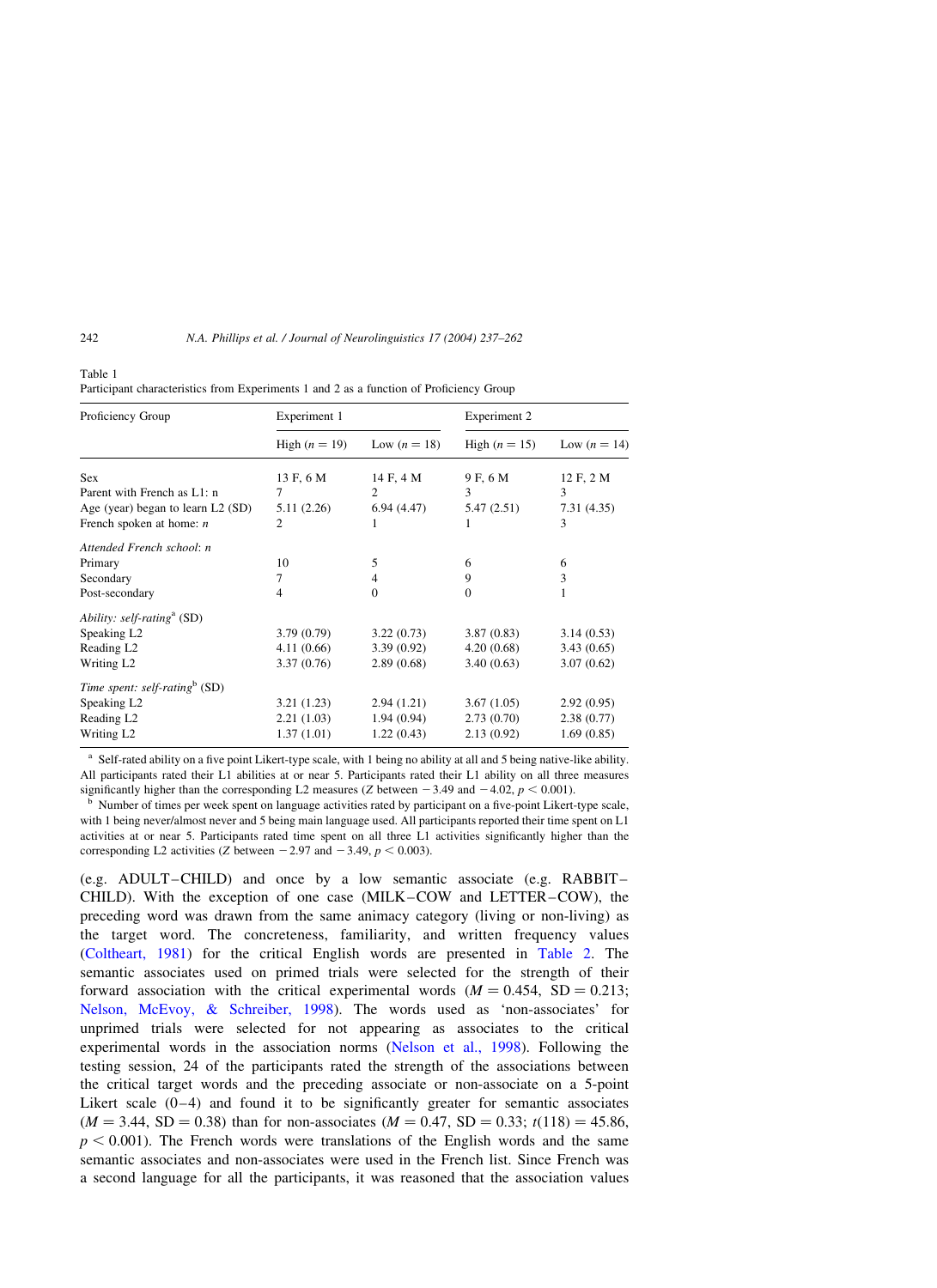Concreteness, familiarity, and frequency values for the English critical and baseline words used in Experiments 1 and 2

<span id="page-6-0"></span>Table 2

| Words          | Concreteness |           | Familiarity |    | Frequency |     |
|----------------|--------------|-----------|-------------|----|-----------|-----|
|                | М            | <b>SD</b> | М           | SD | М         | SD  |
| Critical words | 586          | 26        | 580         | 46 | 117       | 178 |
| Baseline words | 590          | 37        | 543         | 43 | 40        | 55  |

Values are from the MRC Psycholinguistic Database, where the maximum possible score on the concreteness and familiarity scales is 700 ([Coltheart, 1981](#page-23-0)) and frequency is number of occurrences per million words of text.

attributable to the English words would be valid for the French words. As expected, the mean association strength rated by the 24 participants was significantly greater for the French semantic associates  $(M = 3.14, SD = 0.70)$  than for the French nonassociates ( $M = 0.53$ , SD = 0.32;  $t(118) = 25.15$ ,  $p < 0.001$ ).

The 120 critical experimental words (60 words presented twice) were combined with 118 filler words (59 words presented twice) to create the full list of 238 words with the critical words appropriately distributed across the list. The filler words were inserted to ensure that each critical word was preceded by both a semantic associate and a nonassociate and to dilute the obviousness of priming. These filler words also served as baseline words for determining proficiency levels in the analyses reported below. These filler words were themselves not primed by semantic associates, but the sequence of words in the list was arranged in such a way that both the critical words and the filler words could serve as semantic associate or non-associate to the immediately following word. For example, in the sequence '…PERSON, BENCH, SEAT, COMPUTER, SHIRT…', PERSON was a filler word, BENCH was a filler word and also a semantic associate of SEAT, SEAT was a critical word which was also used as a non-associate of COMPUTER, and COMPUTER was a critical word and a non-associate of SHIRT. The concreteness, familiarity, and written frequency values [\(Coltheart, 1981\)](#page-23-0) for the filler words are presented in Table 2. Each complete list contained 55 nouns referring to living things and 64 concrete nouns referring to nonliving things<sup>2</sup> (Critical words: 26 living and 34 nonliving; Filler words: 29 living and 30 nonliving), each word presented twice with an interval of at least 15 words before the second presentation. For each critical target word, one of the presentations was preceded by a trial containing a semantically related associate (primed trial) and the other by a trial containing a semantically unrelated associate (unprimed trial). Six warm-up trials consisting of three living and three nonliving words were added to the beginning of each list for a total list length of 244 word presentations in each language. All words were preceded by the articles THE, A, or AN in English or LE,

<sup>&</sup>lt;sup>2</sup> The imbalance between animate and inanimate nouns was inadvertent and discovered only after the data had been collected. The imbalance was not overwhelming and since the presentation of the two types of nouns was randomized, at any point in the study there would have been an imbalance slightly in favor of one noun type over the other. This factor could not have differentially affected primed versus unprimed trials since every target word occurred both with and without a semantic prime. Nevertheless, the imbalance was corrected in Experiment 2.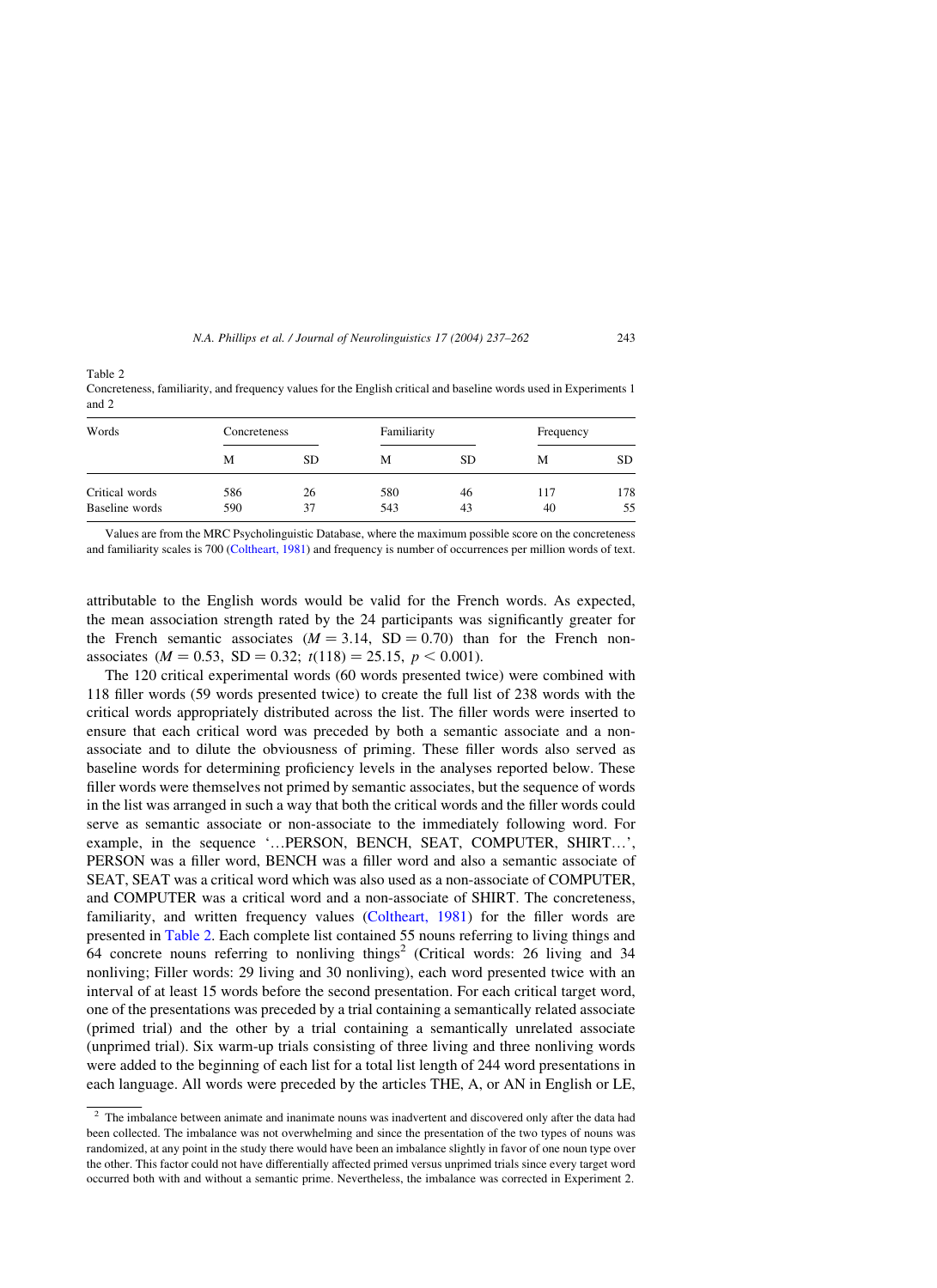LA, UN, or UNE in French to ensure that English target words were read as nouns and not verbs (e.g. HAMMER can be both noun and verb) and to highlight the English or French nature of the word.

# 2.3. Procedure

The stimuli were presented one word at a time in sequence together with the related article on a computer monitor in separate language blocks. Working as quickly and accurately as possible, the participants pressed the right key of a keypad with their right index finger if the word displayed referred to something living and the left key with their left index finger if the word displayed referred to something not living. A tone was sounded immediately after an incorrect response. Each word was presented until the participant responded or until a deadline of 5000 ms had elapsed. The response-stimulus interval was set at 0 ms in order to optimize the priming effect.

# 2.4. Design

There were two quasi-random presentation orders of the lists, one for each language. Within each list, the critical experimental words were counterbalanced so that half the critical words were preceded on their first occurrence with a trial containing a semantic associate (primed) and on their second occurrence with a trial containing a non-associate (unprimed), and the reverse for the other half of the critical words. The strength of this design is that the same words were used in both the primed and unprimed conditions. Over the entire list of 244 words, half the trials required an animacy response which matched the previous required response, and half required a response which did not match the previous required response, in order to avoid creating response priming biases. The use of the various definite and indefinite articles was distributed across the animate and inanimate nouns in an equal and counterbalanced way. The order of the language blocks was alternated across participants.

## 2.5. Data analysis

On each trial, a participant's RT and performance accuracy were recorded. All correct RTs were winsorized at the 10% level, that is, for each individual the fastest 10% and slowest 10% of RT trials in a given condition were replaced with the values of the next fastest and slowest trials, respectively, to remove the impact of outliers within each participant's data set. From the set of retained correct responses for a given participant, the mean and the CV of the RTs were calculated. For all the analyses reported below, the alpha level selected for significance was 0.05.

General L2 proficiency. As an index of general L2 proficiency (Proficiency), we computed a measure of speed of lexical access in the L2, using the corresponding speed in L1 as baseline, as follows. For each participant, we partialled out the RT on the baseline words for L1 (English) trials from the RT on the baseline words for L2 (French) trials and saved the residual. This residual provided an index of the degree to which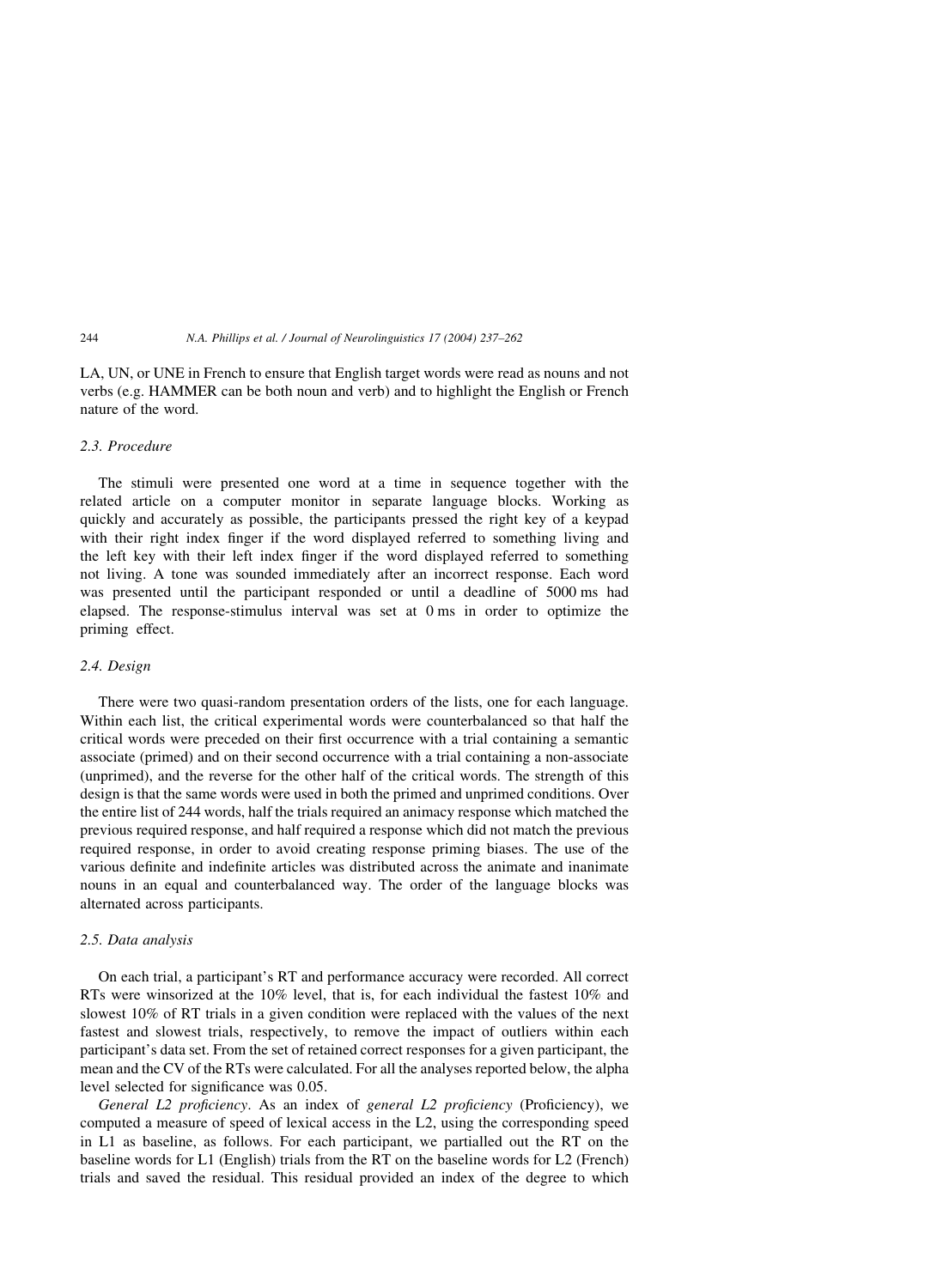performance in the L2 was better or worse than expected after taking into account L1 performance. This index controls for individual differences in motor responses, general reading abilities, and in fulfilling other demand characteristics that would be reflected in the RTs on both L1 and L2 trials. These residualized measures of general L2 proficiency allowed us to divide the participants into higher and lower proficiency groups by median split on the scores (referred to below, for convenience, as High and Low Proficiency Groups although the terms should be interpreted as indicating relative, not absolute, levels of proficiency). [Segalowitz and Freed \(in press\)](#page-24-0) found that similarly residualized measures of RT obtained in a living-nonliving judgment task correlated significantly with oral fluency in learners of Spanish as a second language (i.e. the extent to which they spoke the second language without filled pauses (ums, ahs, etc.) in a standardized interview).

Automaticity. A measure of L2-specific automaticity was calculated using intraindividual CVs, following the operational definition described earlier in the introduction (i.e. SD/mean). For each participant, we calculated a residualized measure by partialling out the CV for the L1 trials from the CV for the L2 trials. This provided an index of the degree to which efficiency or automaticity of performance in the L2 was better or worse than expected after taking into account L1 performance. This index controls for individual differences in general variability of motor responses, in general automaticity for reading, and in variability in fulfilling other demand characteristics that would be reflected in the CVs on both L1 and L2 trials. L2-specific automaticity indices were calculated separately for trials with baseline, primed, and unprimed words. [Segalowitz and Freed \(in press\)](#page-24-0) also found that similarly residualized measures of CV correlated significantly with oral fluency in learners of Spanish as a second language.

## 3. Results and discussion

Mean percent error on L1 trials was 3.7% and on L2 trials was 5.5%, across baseline, primed, and unprimed trials.

For the sample as a whole, the L2-specific automaticity measure and the general L2 proficiency measure derived from the CVs and RTs on baseline trials, respectively, correlated significantly ( $r = 0.751$ ,  $n = 37$ ,  $p < 0.0001$ ), indicating that individual differences in general proficiency were strongly related to individual differences in automaticity. This result was consistent with previously reported findings in [Segalowitz](#page-24-0) [and Segalowitz \(1993\) and Segalowitz et al. \(1998\)](#page-24-0), which used an unprimed lexical decision paradigm.

The baseline RTs were also submitted to a  $2 \times 2$  mixed analysis of variance (ANOVA) with Language (L1, L2) as the within factor and Proficiency Group (High, Low) as the between factor. The analysis yielded a significant Proficiency Group by Language interaction ( $F(1, 35) = 60.20$ , MSE = 1872.90,  $p < 0.0001$ , eta<sup>2</sup> = 0.632), indicating that while the two groups did not differ from each other on L1 (High L1:  $M = 634$  ms,  $SE = 20.44$ ; Low L1:  $M = 621$  ms,  $SE = 21.00$ ), the L2-L1 RT difference was greater for the less proficient bilinguals, as expected (Difference:  $M = 234$  ms,  $SE = 15.35$ ) than for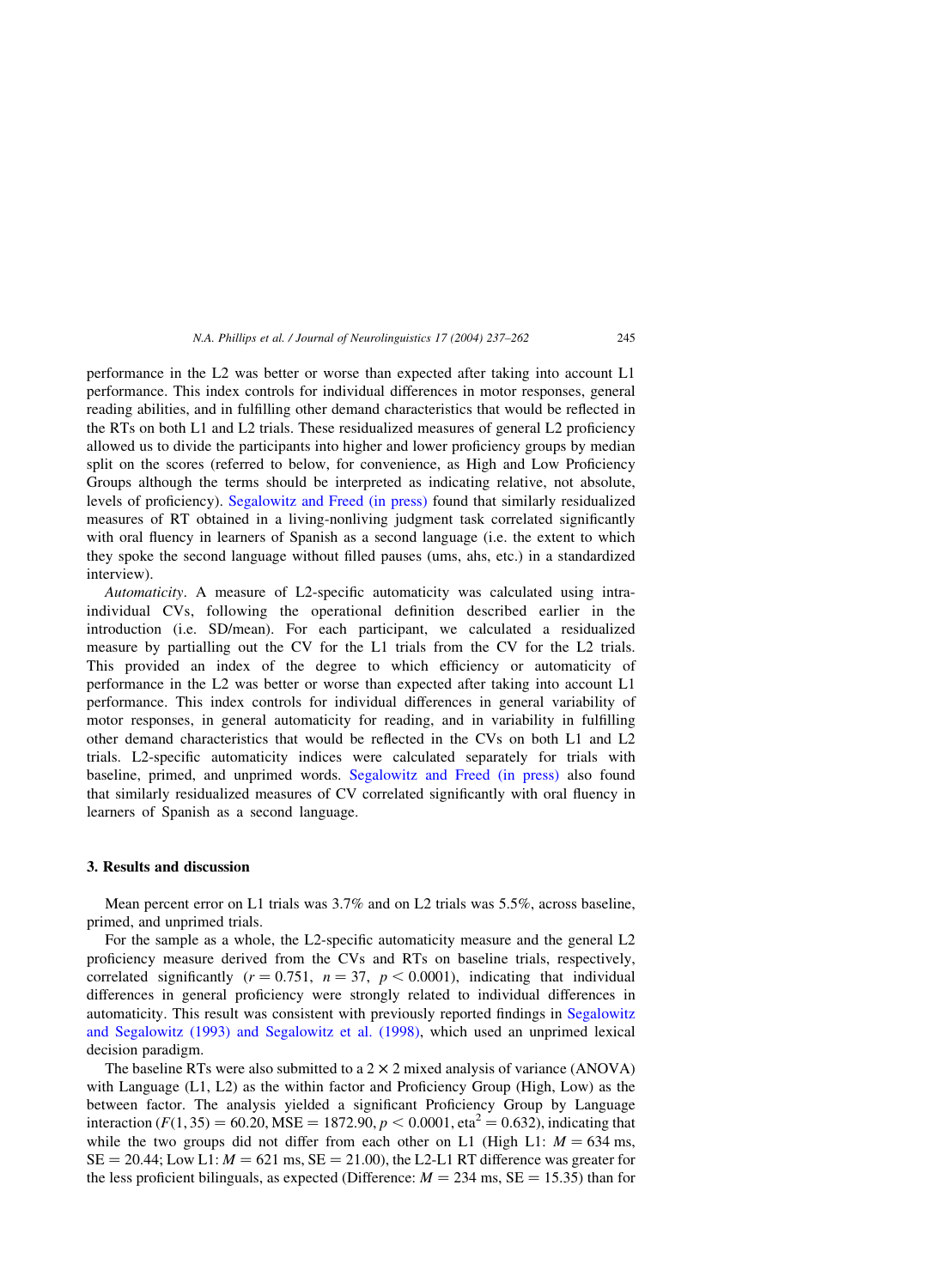the more proficient bilinguals (Difference:  $M = 77$  ms,  $SE = 13.13$ ). These results confirm that the groups differed significantly with respect to their L2 performance as reflected in the residualized baseline measure.

To test for basic priming effects, the RT data were submitted to a  $2 \times 2 \times 2$  mixed ANOVA with the between factor being Proficiency Group (High, Low), and the within factors being Language (L1, L2) and Priming (Primed, Unprimed). The analysis yielded expected significant main effects for Priming  $(F(1, 35) = 59.78$ , MSE = 2651.53, p < 0.0001, eta<sup>2</sup> = 0.631), and for Language  $(F(1, 35) = 121.78$ , MSE = 3446.73, p < 0.0001,  $eta^2 = 0.778$ ). There was a significant Proficiency Group by Language interaction  $(F(1, 35) = 15.85, \text{MSE} = 3446.73, p = 0.0003, \text{eta}^2 = 0.312$ , again reflecting the fact that the L2-L1 RT difference in the less proficient bilinguals (Difference:  $M = 145$  ms,  $SE = 16.47$ ) was greater than in the more proficient bilinguals (Difference:  $M = 68$  ms,  $SE = 10.49$ ; see Table 3). The result also confirms that basic priming effects were obtained with this paradigm and that task performance, therefore, was sensitive to semantic processing.

To test whether the high and low proficient bilinguals differed in their level of automaticity on primed and unprimed trials in their two languages, we submitted the CV data to a  $2 \times 2 \times 2$  mixed ANOVA with the within factors being Priming (Primed, Unprimed) and Language (L1, L2) and the between factor being Proficiency Group (High,

Table 3

Means (and standard errors) of RT (milliseconds) and CV data from Experiments 1 and 2 on baseline, primed, and unprimed trials as a function of Proficiency Group and Language

| Proficiency group      |                | Experiment 1 |              |              | Experiment 2 |  |
|------------------------|----------------|--------------|--------------|--------------|--------------|--|
| $\boldsymbol{n}$       |                | High<br>19   | Low<br>18    | High<br>15   | Low<br>14    |  |
| <b>Baseline</b> trials |                |              |              |              |              |  |
| <b>RT</b>              | L1             | 634 (22.90)  | 620 (17.94)  | 660 (25.89)  | 662 (39.09)  |  |
|                        | L2             | 711 (26.22)  | 854 (28.43)  | 699 (19.62)  | 808 (28.97)  |  |
| <b>CV</b>              | L1             | 0.208(0.021) | 0.193(0.012) | 0.202(0.017) | 0.198(0.028) |  |
|                        | L <sub>2</sub> | 0.234(0.016) | 0.321(0.018) | 0.209(0.015) | 0.267(0.023) |  |
| Primed trials          |                |              |              |              |              |  |
| <b>RT</b>              | L1             | 561 (21.05)  | 568 (21.35)  | 599 (21.83)  | 618 (39.63)  |  |
|                        | L2             | 624 (20.73)  | 703 (27.17)  | 612 (16.37)  | 733 (37.45)  |  |
| <b>CV</b>              | L1             | 0.230(0.024) | 0.220(0.016) | 0.242(0.023) | 0.220(0.031) |  |
|                        | L2             | 0.232(0.014) | 0.281(0.017) | 0.223(0.017) | 0.283(0.035) |  |
| <b>Unprimed</b> trials |                |              |              |              |              |  |
| <b>RT</b>              | L1             | 629 (21.80)  | 616 (19.29)  | 654 (26.24)  | 685 (50.27)  |  |
|                        | L <sub>2</sub> | 703 (27.30)  | 770 (24.70)  | 663 (21.80)  | 787 (36.18)  |  |
| <b>CV</b>              | L1             | 0.222(0.017) | 0.197(0.013) | 0.218(0.022) | 0.228(0.031) |  |
|                        | L2             | 0.253(0.025) | 0.269(0.020) | 0.208(0.017) | 0.267(0.026) |  |

<span id="page-9-0"></span>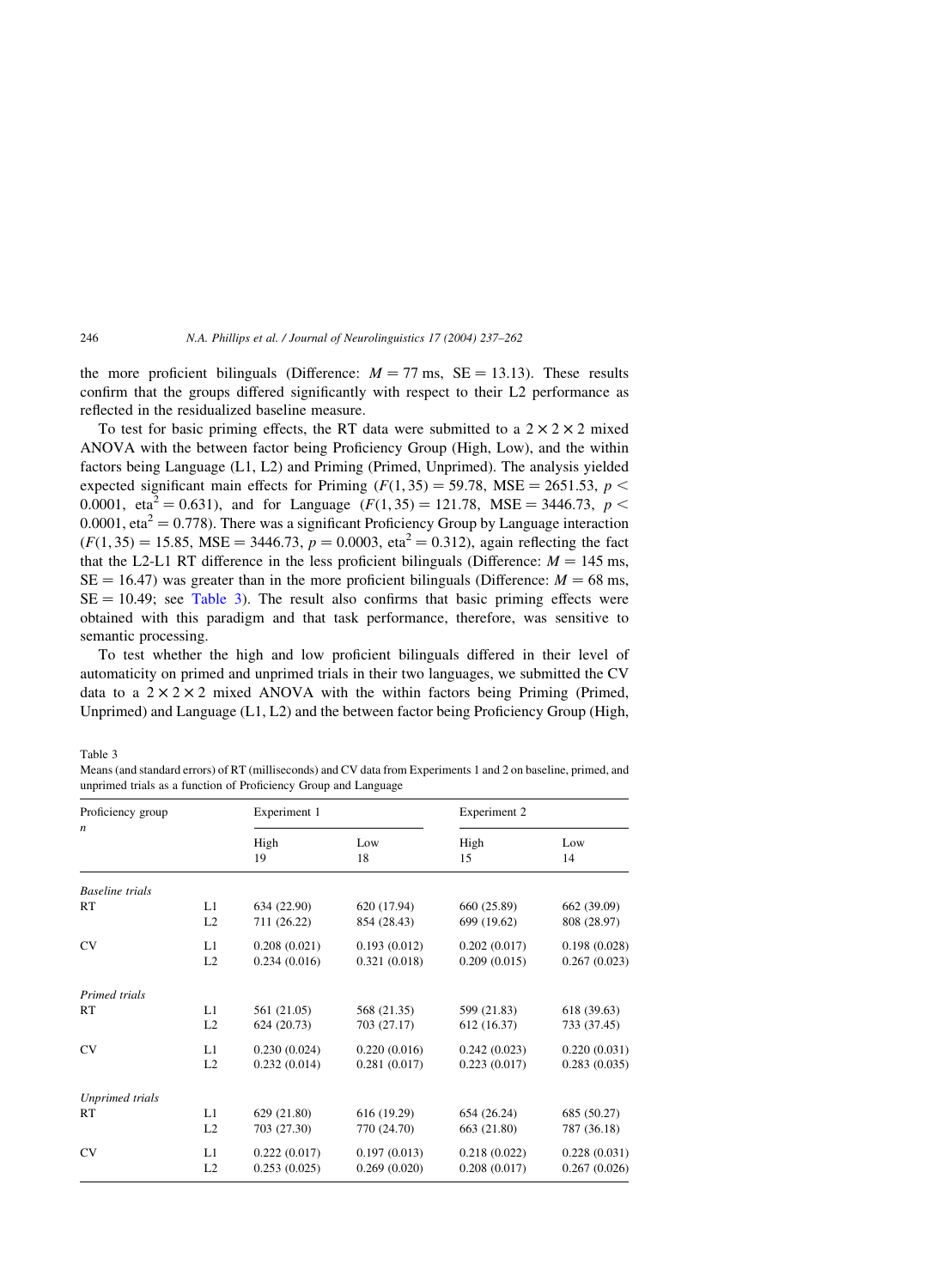Low). The Language effect was significant  $(F(1, 35) = 17.07$ , MSE  $= 0.0037$ ,  $p = 0.001$ ,  $eta^2 = 0.328$ ), indicating lower CVs (greater automaticity) in L1 than in L2. More importantly for the present study was the significant Proficiency Group by Language interaction ( $F(1, 35) = 6.21$ , MSE = 0.0037,  $p = 0.018$ , eta<sup>2</sup> = 0.151) indicating that the more proficient bilinguals had similar CVs in L1 ( $M = 0.226$ , SE = 0.017) and L2  $(M = 0.243, SE = 0.016; i.e. similar levels of automaticity) whereas the less$ proficient bilinguals did not (L1:  $M = 0.208$ , SE = 0.017; L2:  $M = 0.275$ , SE = 0.016; see [Table 3](#page-9-0)).

Thus, overall, the CV index of automaticity, whether obtained from baseline or critical trials, proved to be significantly related to the general L2 proficiency measure. This result is consistent with the idea that higher levels of L2 proficiency involve, among other things, the ability to make semantic links in an automatic fashion (see also [Favreau and](#page-23-0) [Segalowitz \(1983\)](#page-23-0) who demonstrated, using a different measure of automaticity, that bilinguals with greater reading proficiency were more automatic in word recognition than were bilinguals with lower reading proficiency).

#### 4. Experiment 2

In Experiment 1, we found that the participants' RTs were sensitive to priming conditions, and their CVs were sensitive to their skill with the target language. The goal of Experiment 2 was to replicate these behavioural findings and to investigate electrophysiological correlates of semantic priming by examining N400 amplitude, latency, and its variability (as reflected in a CV-analysis of the N400 waveform).

#### 5. Method

## 5.1. Participants

Thirty participants were tested; however, one (S15) was excluded because she showed morphologically atypical waveforms in her L1. The remaining sample consisted of 29 native speakers of English (L1) who varied with respect to their proficiency in speaking French (L2; 8 males, 21 females; median age  $= 23$  years, mean age  $= 25.28$  years,  $SD = 5.85$ , range = 19–38 years; 27 participants were right-handed and two were lefthanded). Twenty-six of these participants were recruited from the Concordia University student population; the remaining three were recruited through word of mouth. The participants received course credit or payment for their participation. The right-hand columns of [Table 1](#page-5-0) summarize the history and use of both languages, subdivided for the high and low proficiency participants in Experiment 2.

## 5.2. Stimuli

The 60 critical experimental words and their high and low semantic associates were the same as in Study 1, except for the following minor changes: seven French words and one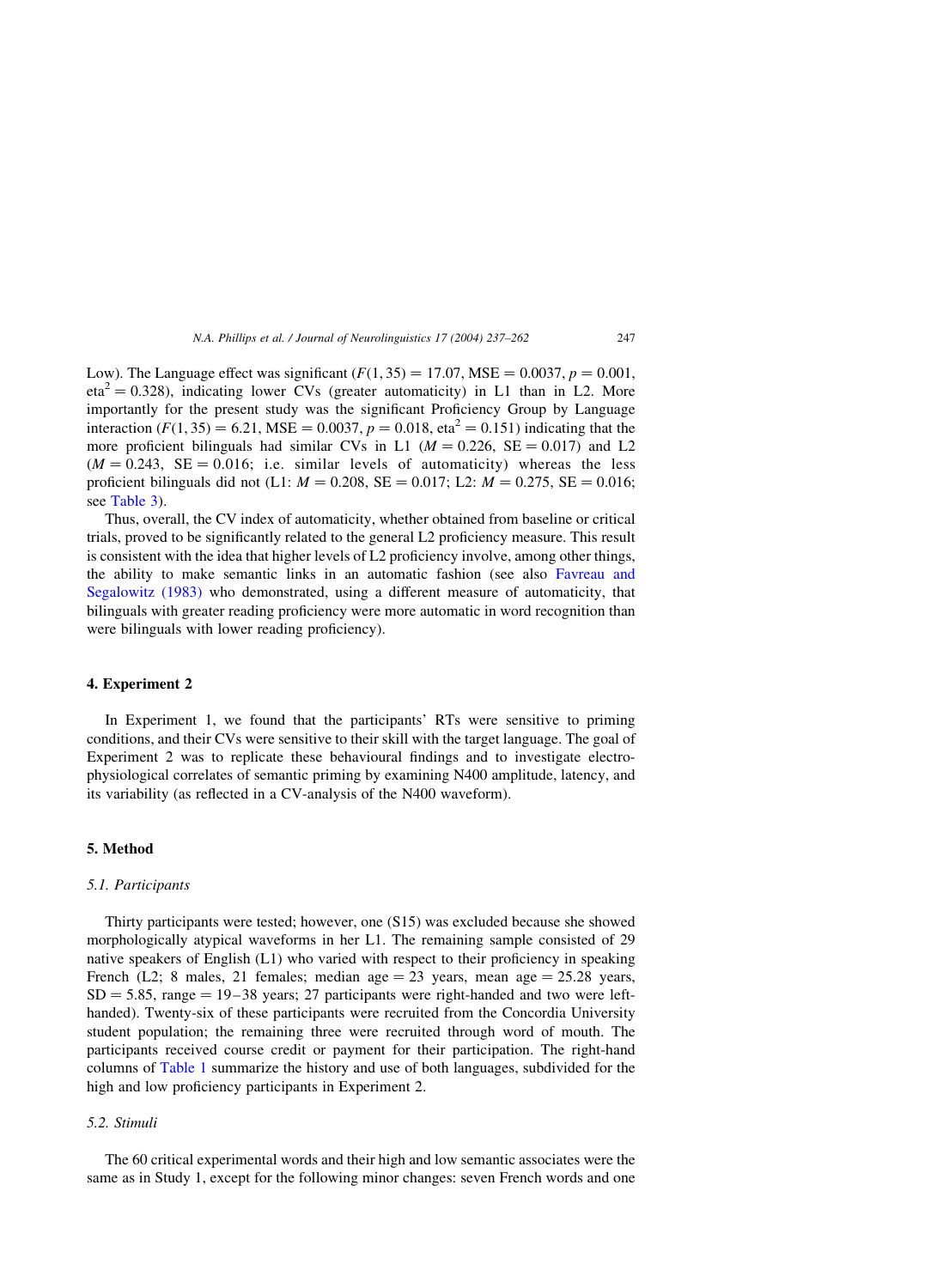English word were replaced after native French speakers informed us that these would be more appropriate for a Québec population. Also, the inadvertent imbalance in the Experiment 1 stimulus list regarding the number of animate and inanimate nouns was corrected by adding 16 new words to the list to make them equal. These changes did not alter the reported concreteness, familiarity, or frequency values, nor did they significantly alter the reported association strength (new  $M = 0.451$ ; new SD = 0.217) for primed trials. Upon completion of the testing session, 23 of the participants were available to rate the strength of association between the critical experimental words and their semantic associates on a 5-point Likert scale  $(0-4)$  and found the association to be significantly greater for high semantic associates (English:  $M = 3.48$ , SD = 0.37; French:  $M = 3.36$ ,  $SD = 0.48$ ) than for low semantic associates (English:  $M = 0.40$ ,  $SD = 0.42$ ; French:  $M = 0.42$ , SD = 0.35) in each language (English:  $t(118) = 42.70$ ,  $p < 0.001$ ; French:  $t(118) = 37.99, p < 0.001$ .

The total number of words in the stimulus list was 276 in each language. The first 12 trials were warm-up trials and data from these were not analyzed. All words were preceded by definite and indefinite articles as in Experiment 1 and in all other respects the stimulus list was the same as in that experiment.

#### 5.3. Procedure and design

The procedure and design adopted in Experiment 2 was essentially the same as that used in Experiment 1, with the exception that the response-stimulus interval used was 400 ms, instead of immediate presentation after the participant's response. We imposed this delay to ensure a period of time in which the N400 could be clearly examined, without the risk of contamination from sensory responses evoked by the next stimulus presentation. Participants were tested individually in a single session, which required approximately 30–45 min to administer the priming task and the health, language background, and word association questionnaires. Short breaks were given when required. Following the application of the EEG electrodes, participants were seated in front of a computer monitor approximately 1 m away, where they viewed yellow words preceded by their article presented individually on a black background.

Behavioural measures. The behavioural measures of automaticity were based on CVs and the behavioural indices of L2 proficiency were based on RTs obtained exactly as in Experiment 1. Participants were required to make a living-nonliving judgment to stimulus words that were either semantically primed (word on the previous trial was semantically related to the current stimulus word) or unprimed (word on the previous trial was semantically unrelated to the stimulus word). As in Experiment 1, a tone was sounded immediately after an incorrect response. The task yielded, for each participant, a mean RT and a CV in L1 and L2 for primed and unprimed critical trials, and for baseline trials. Data were winsorized as in Experiment 1.

Electrophysiological measures. A commercially available nylon EEG cap containing tin electrodes (Electro-Cap International) was used for EEG recording. The EEG was recorded from five midline sites (Fz, FCz, Cz, CPz, Pz) and 22 lateral sites (frontal left: FP1, F3, F7, FT7; frontal right: FP2, F4, F8, FT8; central left: FC3, C3; central right: FC4, C4; temporal left: T5, TP7; temporal right: T6, TP8; parietal left: CP3, P3; parietal right: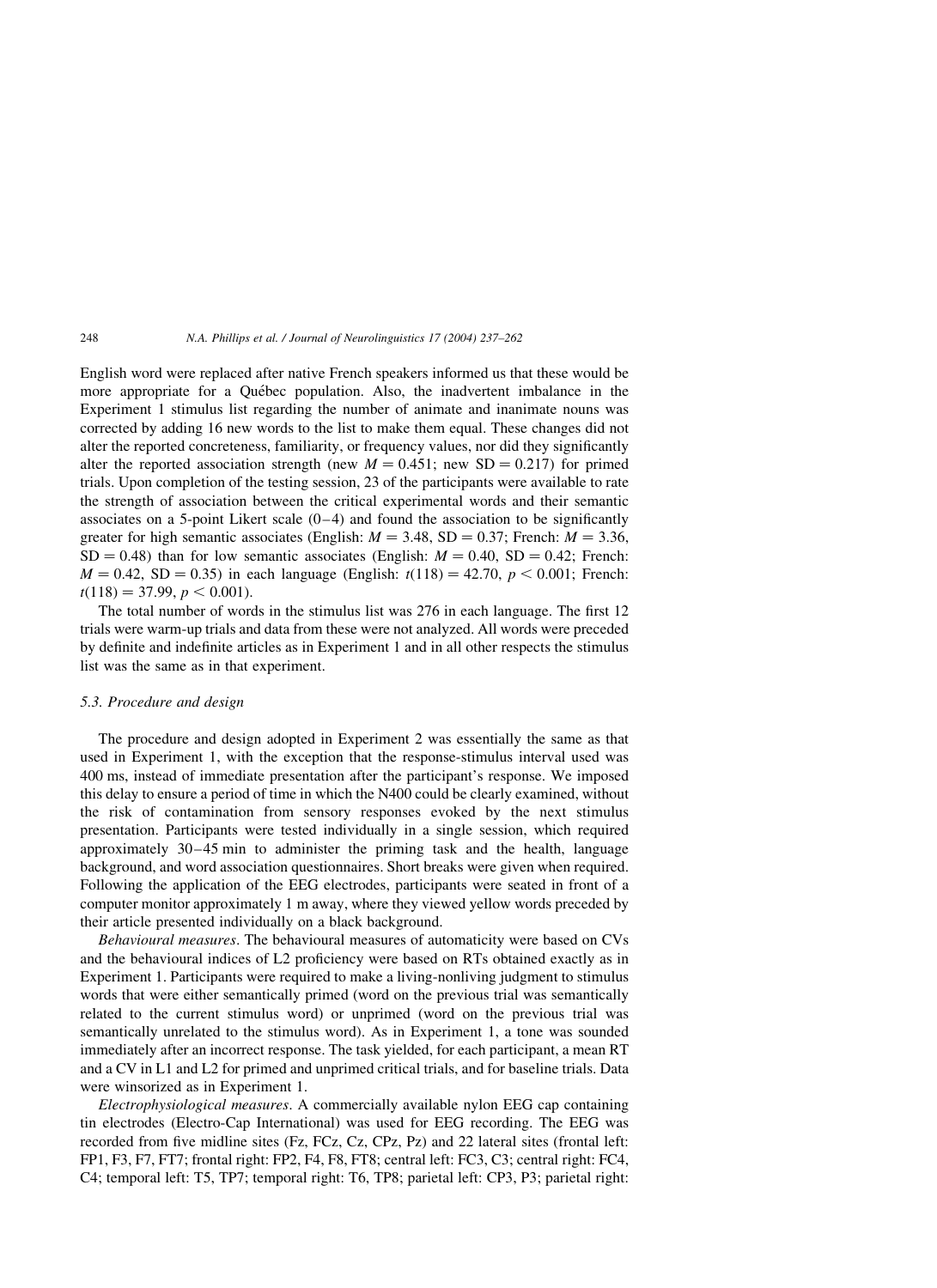CP4, P4; occipital: O1, O2). A cephalic (forehead) location was used as ground. All sites were referenced to the left ear during acquisition and were re-referenced off-line to a linked ear reference. Electro-oculogram activity (EOG) was recorded from electrodes placed at the outer canthi of both eyes (horizontal EOG) and above and below the left eye (vertical EOG). Vertical EOG artifacts exceeding  $\pm 50 \Phi \mu$  and trials with EEG artifacts exceeding  $\pm 100 \Phi$ µ were rejected off-line for all participants. EEG was sampled continuously with critical EEG epochs time-locked to the onset of each word. EEG data were amplified using Neuroscan Synamps in a DC-30 Hz bandwidth, sampled at 100 Hz for 1100 ms (100 ms pre-stimulus), and processed off-line using Neuroscan Edit 4.2 software. ERPs were averaged for each subject for each language and prime condition yielding a maximum of 60 trials for each of the four experimental cells. Only trials on which the subject performed correctly were included in the averages. The mean amplitude of the  $-100-0$  ms period of each averaged waveform was calculated and served as the  $0 \Phi$  $\mu$  baseline for post-stimulus activity. N400 amplitude for each individual waveform was quantified by computing the averaged amplitude in four 50 ms intervals (300–350, 350–400, 400–450, 450–500 ms post-stimulus baseline). The 300–500 ms window was chosen for two reasons. First, it is the classical time period for N400 effects. Second, the end of this window was earlier than the mean reaction time of our fastest performing participants and, thus, allowed us to quantify the waveforms in a time epoch uncontaminated by behavioural responses.

## 6. Results

We first present a brief summary of the results of the behavioural analysis and then we discuss the electrophysiological analyses.

Behavioural analysis. Mean percent error on L1 trials was 4.1% and on L2 trials was 5.3%, across baseline, primed, and unprimed trials.

As in Experiment 1, the measure of general L2 proficiency, based on residualized RTs obtained on baseline trials, correlated significantly with the residualized automaticity measure, also based on baseline trials ( $r = 0.739$ ,  $n = 29$ ,  $p < 0.0001$ ), indicating that individual differences in general L2 proficiency were strongly related to individual differences in L2-specific automaticity (see [Fig. 1\)](#page-13-0).

The baseline RTs were submitted to a  $2 \times 2$  mixed ANOVA with Language (L1, L2) as the within factor and Proficiency Group (High, Low) as the between factor. As in Experiment 1, the analysis yielded a significant Language effect  $(F(1, 27) = 68.51$ ,  $MSE = 1815.39$ ,  $p < 0.0001$ , eta<sup>2</sup> = 0.716) and a significant Proficiency Group by Language interaction  $(F(1, 27) = 22.72, \text{MSE} = 1815.39, p < 0.0001, \text{eta}^2 = 0.457).$ This interaction indicated that the High and Low Proficiency groups did not differ from each other in L1 (High Proficiency:  $M = 660$  ms,  $SE = 25.89$ ; Low Proficiency:  $M =$ 662 ms,  $SE = 39.09$ ) whereas the High Proficiency group performed faster in L2 than did the Low Proficiency group (High Proficiency:  $M = 699$  ms,  $SE = 19.62$ ; Low Proficiency:  $M = 808$  ms,  $SE = 28.97$ ). The interaction effect in the present experiment also reflected a greater L2-L1 RT difference for the low proficiency bilinguals (Difference:  $M = 146$  ms,  $SE = 19.74$ ) than for the high proficiency bilinguals (Difference:  $M = 39$  ms,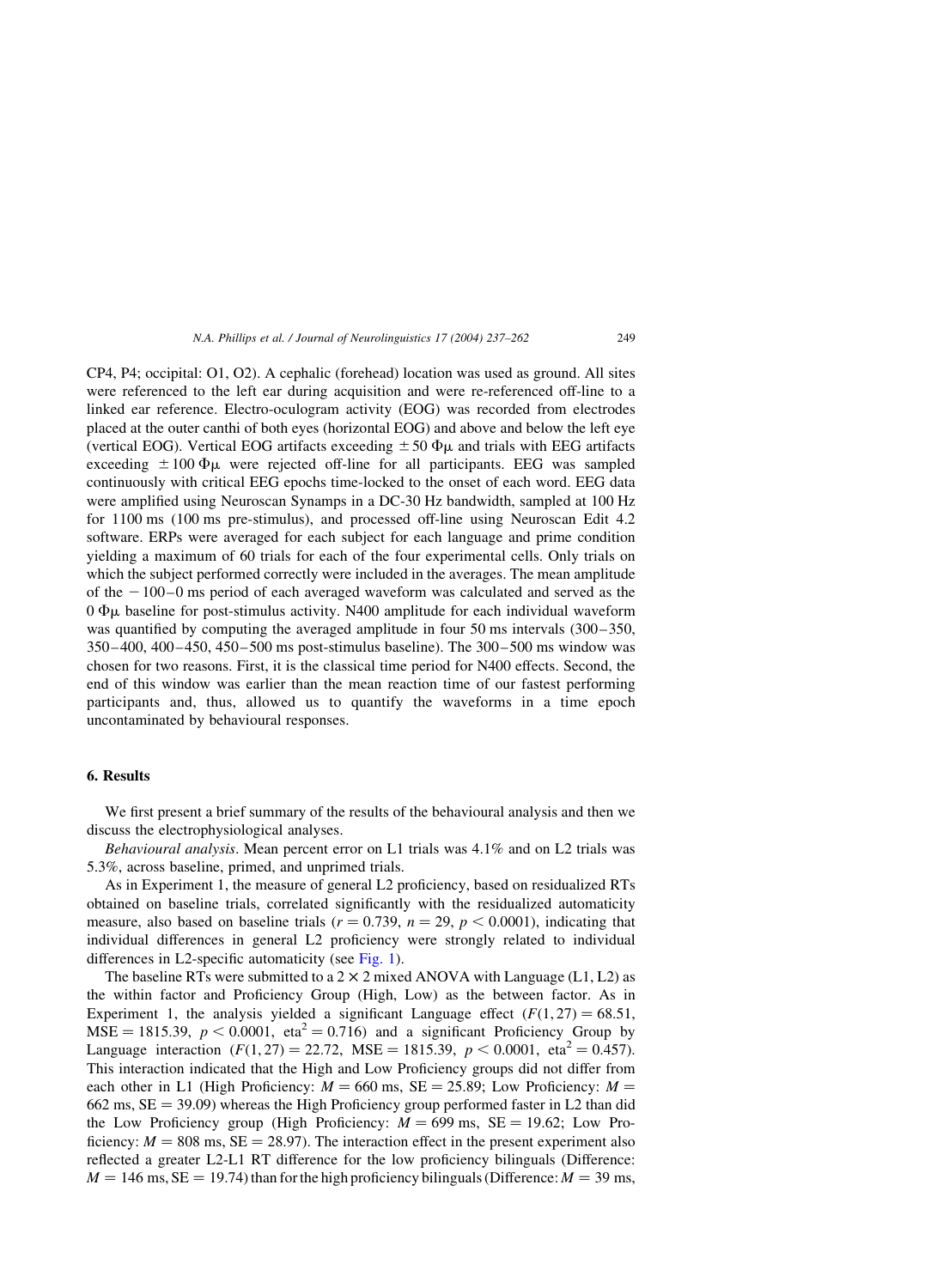

Fig. 1. Plot of L2-specific proficiency index based on residualized RTs as a function of L2-specific automaticity based on residualized CVs. Data are from baseline trials in Experiment 2.

 $SE = 11.37$ ; see [Table 3\)](#page-9-0). These results confirm that the groups differed with respect to their L2 performance as reflected in their baseline RTs.

To test for basic priming effects, the RT data were submitted to a  $2 \times 2 \times 2$  mixed ANOVA with the between factor being Proficiency Group (High, Low), and the within factors being Language (L1, L2) and Priming (Primed, Unprimed). The analysis yielded a significant main effect for Priming  $(F(1, 27) = 99.04$ , MSE = 936.11,  $p < 0.0001$ ,  $eta^2 = 0.786$ ) indicating faster responding on Primed trials ( $M = 640$  ms,  $SE = 20.44$ ) than on Unprimed trials ( $M = 697$  ms,  $SE = 23.56$ ) and a significant Language main effect  $(F(1, 27) = 30.56$ , MSE = 3383.70,  $p < 0.0001$ , eta<sup>2</sup> = 0.531) indicating faster responding in L1 ( $M = 639$  ms, SE = 24.77) than in L2 ( $M = 699$  ms, SE = 20.04). There was also a significant Proficiency Group by Language interaction  $(F(1, 27) = 20.32$ ,  $MSE = 3383.70, p < 0.0001, eta^2 = 0.429$ , reflecting, as was the case with baseline RTs, a greater L2-L1 RT difference for the low proficiency bilinguals (Difference:  $M = 109$  ms,  $SE = 14.23$ ) than for the high proficiency bilinguals (Difference:  $M = 11$  ms,  $SE = 16.11$ ; see [Table 3](#page-9-0)).

Again, to test whether the high and low proficient bilinguals differed in their level of automaticity on primed and unprimed critical trials, we submitted the CV data to a  $2 \times 2 \times 2$  mixed ANOVA with the within factor being Priming (Primed, Unprimed) and Language (L1, L2) and the between factor being Proficiency Group (High, Low; see [Table](#page-9-0) [3](#page-9-0)). There was a significant Priming effect  $(F(1, 27) = 4.61$ , MSE = 0.00087, p = 0.041,  $eta^2 = 0.146$ ) indicating that CVs on primed trials were slightly higher ( $M = 0.242$ ;  $SE = 0.018$ ) than on unprimed trials ( $M = 0.230$ ,  $SE = 0.016$ ; mean primed-unprimed difference  $= 0.012$ , SE  $= 0.0056$ ). There was also a significant Proficiency Group by Language interaction  $(F(1, 27) = 8.47$ , MSE = 0.0037,  $p = 0.007$ , eta<sup>2</sup> = 0.239). This interaction reflected the fact that the Low Proficient Group had a significantly higher CV in the L2 compared to L1 (L1:  $M = 0.224$ ; L2:  $M = 0.275$ ), in contrast to the High

<span id="page-13-0"></span>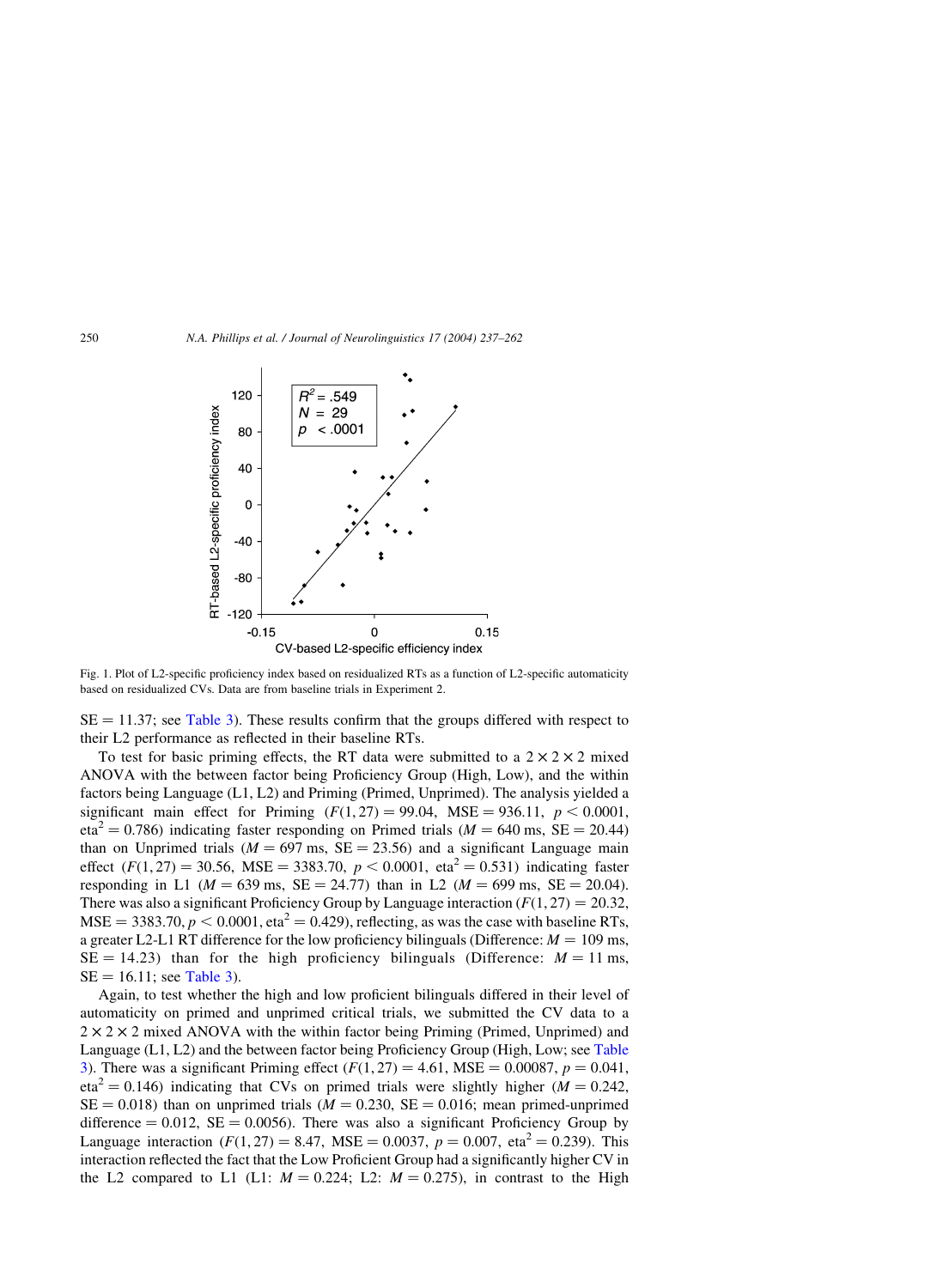Proficiency group whose L2 CVs were, if anything, marginally lower (L1:  $M = 0.230$ ; L2:  $M = 0.216$ .

Together, the behavioural results of Experiment 2 replicated the main patterns found in Experiment 1. The baseline CV measure correlated with general L2 proficiency in this experiment, and the RT measure was sensitive to priming conditions.

Electrophysiological analyses. We now turn to the ERP data recorded in this task, for which we had two goals. The first was to evaluate in these bilingual participants the classic electrophysiological priming effects, namely effects modulating N400 amplitude which typically vary over time epoch and across the scalp. Our second goal was to develop a method for assessing the N400 waveform for evidence of intra-subject variability within a specific priming condition, which might be related to proficiency in language performance. We did this in the CV analyses reported below.

[Fig. 2](#page-15-0) shows the grand waveforms, averaged across all participants, for primed and unprimed trials in L1 and L2 conditions. The waveforms were characterised by welldefined N1-P2 components followed by a negative deflection in the 300–500 ms window, which was smaller for primed than unprimed words. This latter activity, the N400, was observed in both L1 and L2 conditions, but differed in L2 as a function of proficiency group. These observations are also illustrated in [Fig. 3](#page-16-0) (high L2 proficient bilinguals) and [Fig. 4](#page-17-0) (low L2 proficient bilinguals) and were confirmed statistically (below). Finally, a large positive-going component was apparent after the N400 waveform. This late positivity is likely related to the fact that participants were required to make a button press to each trial. Thus, we restricted our analysis of the N400 component to a time window (300–500 ms), which minimized any influence of this subsequent response-related activity.

The ERP analyses reported below used SPSS v.11.0 statistical software and employed the [Greenhouse and Geisser \(1959\)](#page-23-0) non-sphericity correction for effects with more than one degree of freedom in the numerator. Following convention, unadjusted degrees of freedom are reported, along with the Greenhouse-Geisser epsilon value  $(\epsilon)$  and adjusted p-value. Mean square error values reported are those corresponding to the Greenhouse-Geisser correction. All significant main effects are reported first, followed by the highest order interaction effects involving Language and/or Priming. Unless otherwise stated, within-group interactions were further assessed using simple effects analyses and pairwise comparisons with alpha  $= 0.05$ . Significant interactions involving the between-subjects factor of L2 proficiency were followed with ANOVAs conducted separately for each proficiency group.

N400 Mean Amplitude and Time Interval Analyses. An initial mixed factors repeated measures ANOVA was conducted, including the within factors Language (L1, L2), Priming (Primed, Unprimed), Time interval (300–350, 350–400, 400–450, 450–500 ms post-stimulus), and two levels of Electrode Scalp Region, namely Coronal (frontal, frontocentral, central, centro-parietal, parietal) and Laterality (midline, left hemisphere, right hemisphere). Proficiency in L2 (High, Low) was included as a between-subjects factor. Although N400 amplitude did not differ overall between the two Proficiency Groups  $(F(1, 27) = 0.01$ , MSE = 2188.49,  $p = 0.94$ ), there were significant interactions between Language, Prime, Laterality, and Proficiency Group ( $F(2, 54) = 3.32$ , MSE = 3.20, p < 0.05,  $\epsilon$  = 0.923), and between Language, Prime, Time, and Proficiency Group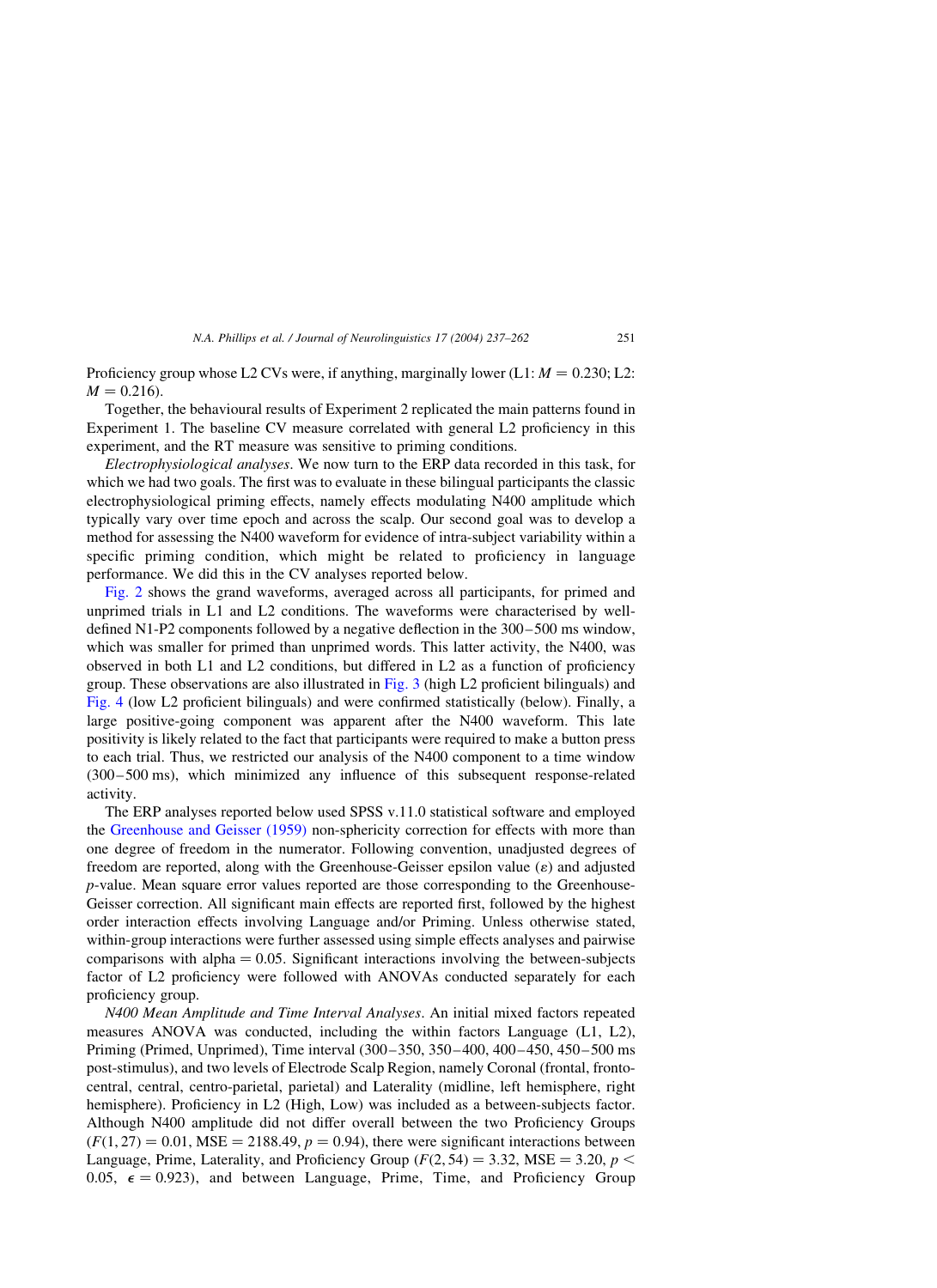<span id="page-15-0"></span>

Fig. 2. Grand average ERP waveforms of all participants  $(n = 29)$  in Experiment 2. Waveforms are depicted as a function of prime trial (unprimed, primed) during the L1 (top panel) and L2 (bottom panel) condition blocks. Shown are waveforms recorded at frontal (left: F3; midline: Fz; right: F4), fronto-central (left: FC3; midline: FCz; right: FC4), central (left: C3; midline: Cz; right: C4), centro-parietal (left: CP3; midline: CPz; right: CP4), and parietal (left: P3; midline: Pz; right: P4) electrode locations. Negative amplitude is plotted upwards. Waveforms were low-pass filtered at 10 Hz for display purposes only.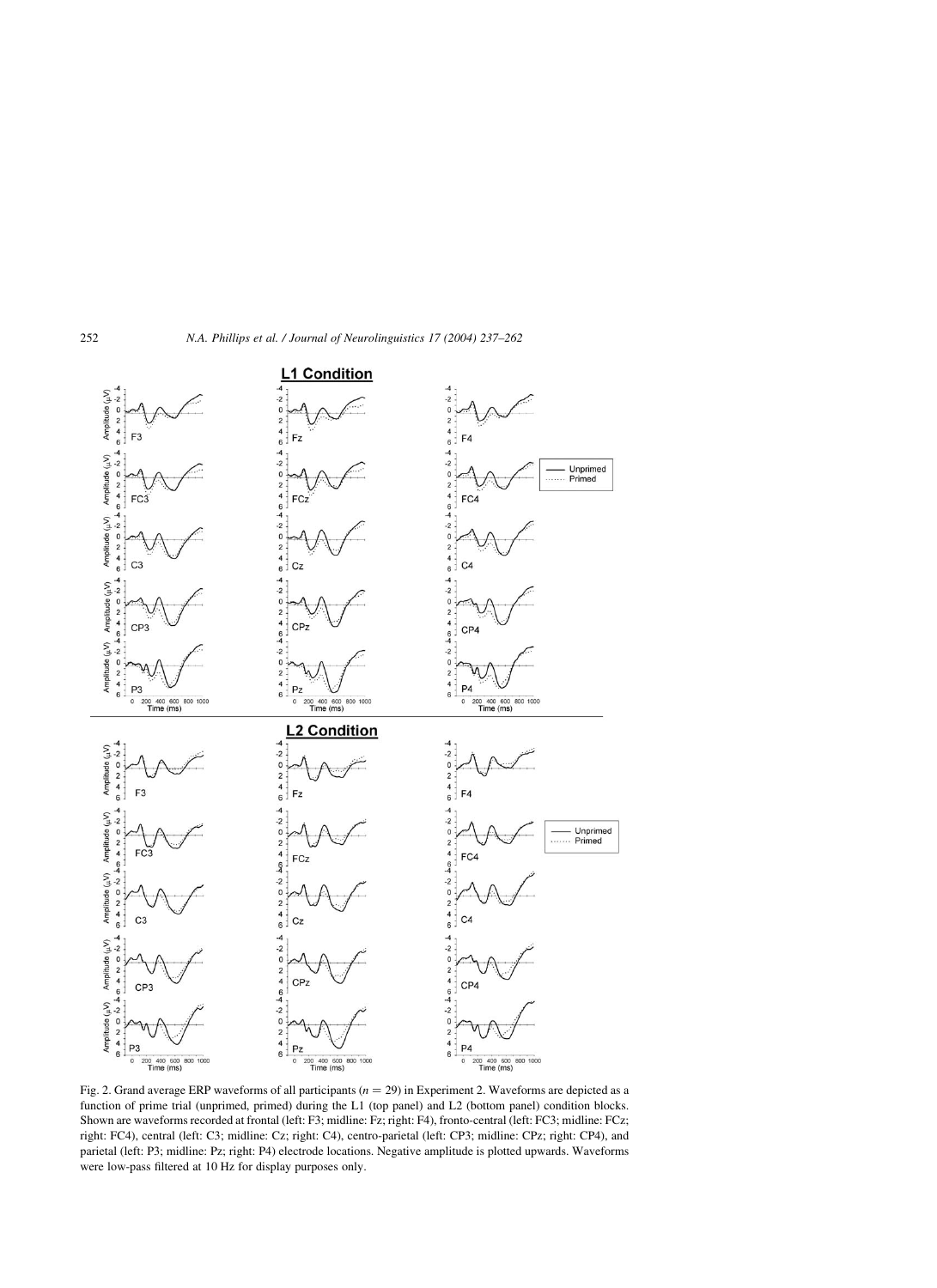

<span id="page-16-0"></span>

Fig. 3. Grand average ERP waveforms of bilinguals with high proficiency in their L2  $(n = 15)$ . All other details are as per [Fig. 2.](#page-15-0) The N400 amplitude priming effect was significant during the 300–500 ms interval in L1 (top panel) and during the 350–500 ms interval in L2 (bottom panel).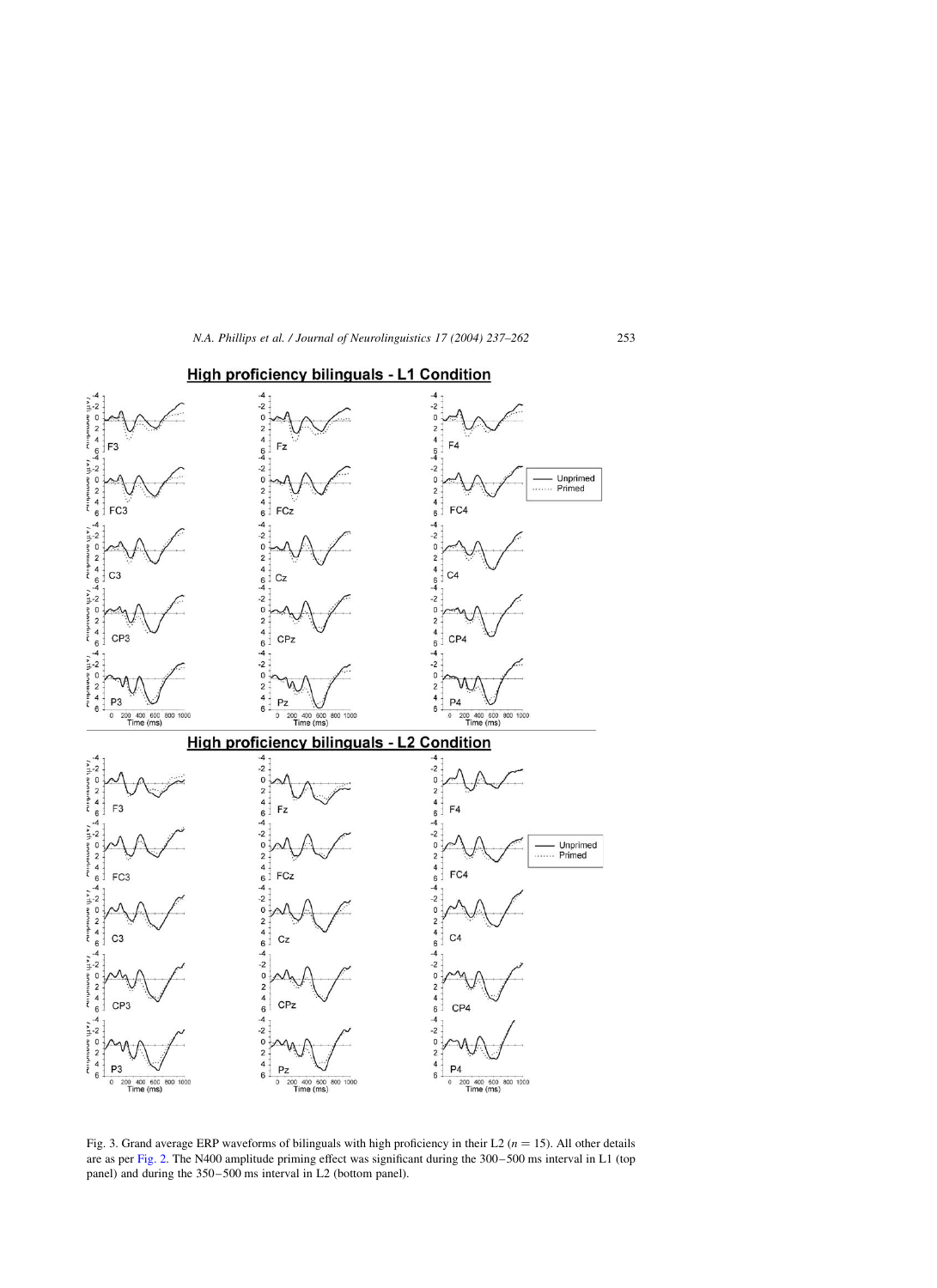<span id="page-17-0"></span>



Fig. 4. Grand average ERP waveforms of bilinguals with low proficiency in their L2  $(n = 14)$ . All other details are as per [Fig. 2](#page-15-0). These low proficient participants showed a significant N400 amplitude priming effect (i.e. primed target amplitude was significantly less negative than unprimed target amplitude) in the 300– 450 ms time window in their L1 (top panel). In contrast, there was no significant effect of priming in L2 (bottom panel).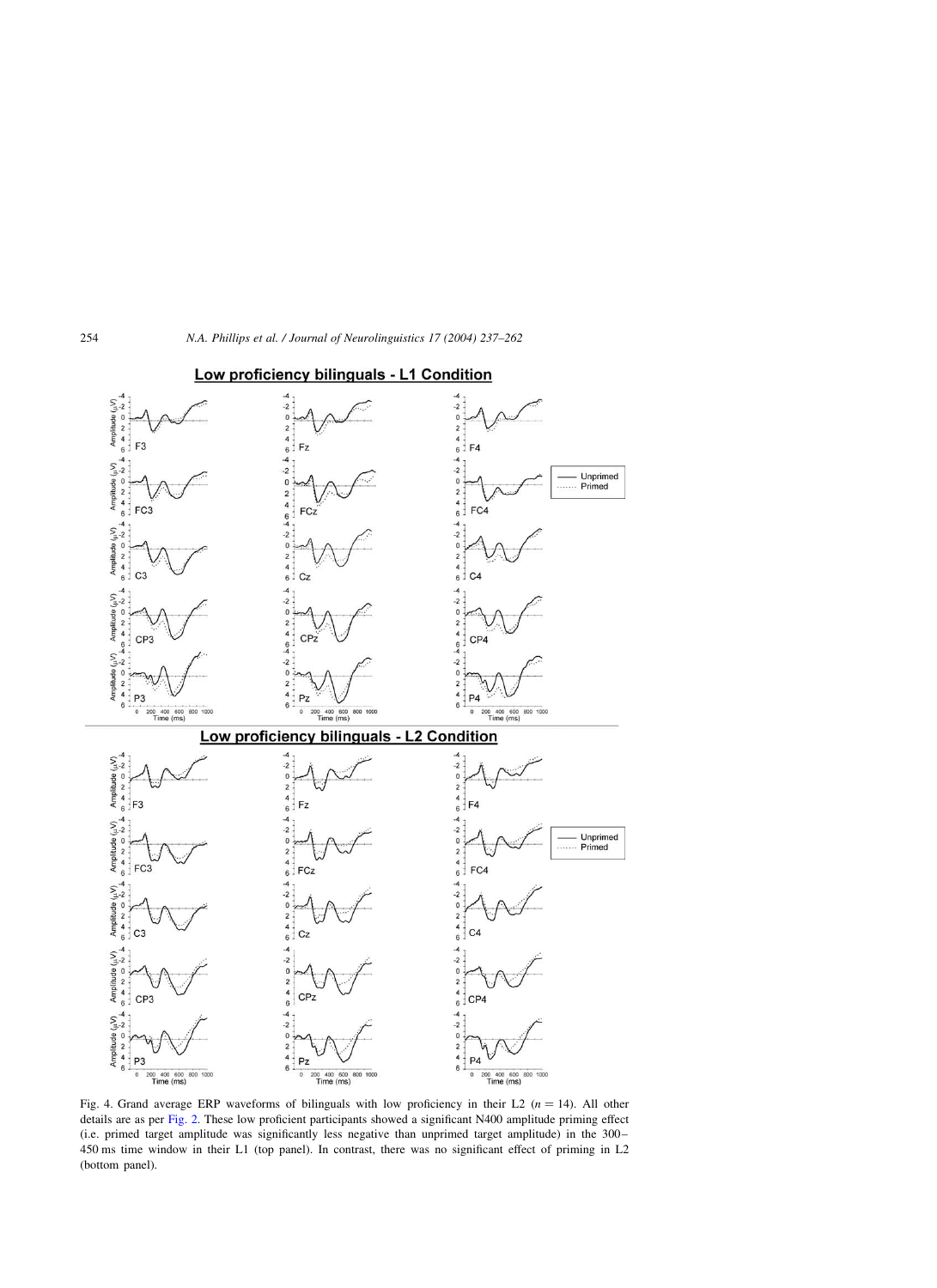$(F(3, 81) = 3, 01, \text{MSE} = 54.81, p = 0.05, \varepsilon = 0.677$ . In light of the fact that Language and Prime factors differed as a function of Proficiency Group, we then conducted repeated measures ANOVAs (within factors: Language, Prime, Coronal region, Laterality region, Time interval) separately for each proficiency group.

[Fig. 3](#page-16-0) illustrates the primed and unprimed grand average waveforms of the High L2 Proficient subjects during the L1 and L2 condition blocks. The ANOVA yielded a main effect of Prime  $(F(1, 14) = 33.73$ , MSE = 41.09,  $p < 0.001$ ), Time  $(F(3, 42) = 8.45$ ,  $MSE = 187.79$ ,  $p = 0.003$ ,  $\varepsilon = 0.56$ ), and a significant Language X Prime X Coronal region X Time interaction ( $F(12, 168) = 4.30$ , MSE = 0.73,  $p = 0.005$ ,  $\varepsilon = 0.27$ ). The latter reflected the fact that, in L1, these participants exhibited a widespread N400 priming effect (Unprimed more negative in amplitude than Primed) that was significant across the entire 300–500 ms epoch from frontal to centro-parietal regions (350–500 ms over the parietal region). In contrast, significant priming effects in L2 were 50 ms later, beginning at 350 ms interval and lasting to 500 ms, over central to parietal regions. In other words, significant priming effects were observed in both L1 and L2, confirming that the electrophysiological measures reflected aspects of semantic processing in this paradigm, but the N400 effect occurred later and had a more centro-parietal distribution in L2.

[Fig. 4](#page-17-0) illustrates the primed and unprimed grand average waveforms of the Low L2 Proficient subjects during the L1 and L2 condition blocks. The ANOVA yielded a main effect of Time (F(3,39) = 8.35, MSE = 96.08,  $p = 0.001$ ,  $\varepsilon = 0.72$ ), and a significant Language X Prime X Time interaction  $(F(3, 39) = 4.64, \text{MSE} = 18.26, p < 0.03,$  $\epsilon = 0.56$ ). The latter revealed a significant priming effect in L1 during the 300–450 ms post-stimulus interval; however, there were no significant effects of Prime in L2 during any time interval. A Prime X Coronal region interaction,  $F(4, 52) = 7.68$ , MSE = 14.73,  $p < 0.02$ ,  $\varepsilon = 0.29$ ) indicated that the N400 priming effect, when it was present, was maximal over central to parietal scalp regions. To summarize, the Low L2 Proficient subjects showed a significant N400 priming effect in their L1 but not in their L2.

Coefficient of Variation analysis. For each averaged waveform per participant (L1 primed, L1 unprimed, L2 primed, L2 unprimed), we computed the CV of the N400 waveform. The logic of this computation was the following. Each participant's averaged ERP waveform was the average of the EEG epochs associated with correct trials (for the primed and unprimed conditions, the maximum possible was 60 trials for each). The SD of each waveform represents the variability of those trials. The entire 1100 ms duration of the averaged waveform was composed of 110 digital values, each one representing the mean amplitude of the waveform sampled every 10 ms (since our digitization rate was 100 Hz). Thus, the period comprising the N400 peak (300–500 ms) was represented by 20 digital values, each one representing the mean amplitude at that point in time (e.g. at 360 ms) and its corresponding SD. The N400 amplitude CV calculated for any one of those time points (using the mean and the SD) is conceptually similar to the RT CV, the first representing the variability of the amplitude of the EEG response evoked on the eligible trials and the other representing the variability of the RT elicited on the same trials. However, there were two ways in which our computation of the N400 CV differed from the RT CV. First, since the N400 waveform may not be precisely measured at any one single time point (e.g. its activity is not limited to the 360 ms time period), we chose to base our ERP CV measure on the average of the 5 digital values (and the average of their SDs) comprising each of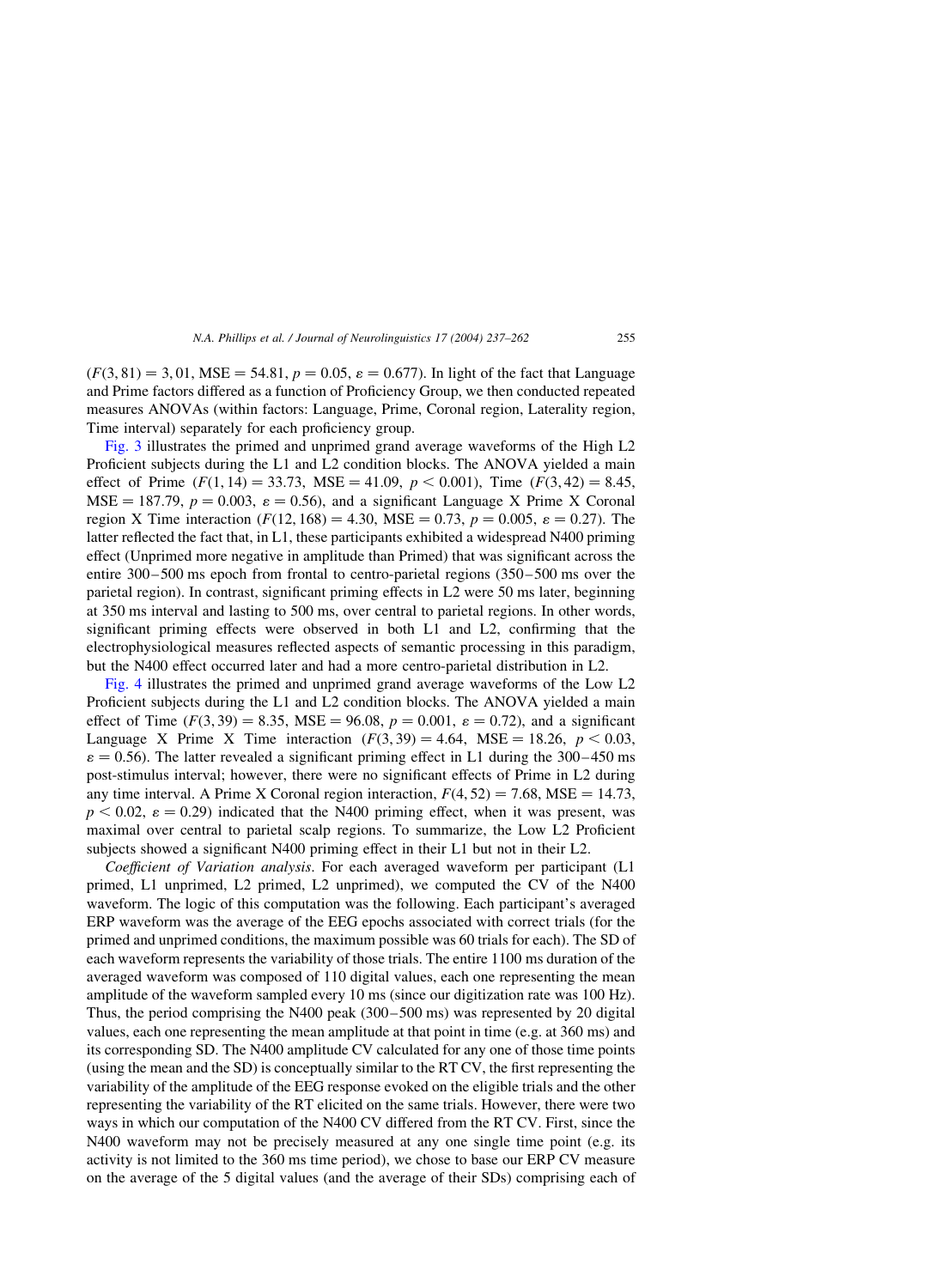four 50 ms time intervals (i.e. 300–350, 350–400, 400–450, 450–500 ms). The second difference was that the peak amplitude of the most positive trough prior to the N400 (between 200 and 300 ms) was scored and subtracted from each averaged amplitude window to control for inter-subject differences in baseline amplitudes. We then computed the CV (i.e. the average of the 5 SDs divided by the averaged mean amplitude which had been trough-to-peak corrected) for each time interval. The 50 ms interval in which the N400 amplitude effect was maximal in each language was determined for each subject through visual inspection and was chosen for analysis. For all participants, these were either the 350–400 or 400–450 ms intervals. Only data from electrode sites P3, Pz, and P4 were selected for analysis, as the N400 effect was most robust at these locations. Despite these computational differences between the behavioural and electrophysiological measures of CV, the N400 CV represents the variability of trials contributing to the waveform (measured over a given 50 ms interval) and remains conceptually similar to the behavioural CV since both were derived from the same trials.

We were especially interested in whether the N400 waveform CV would reflect processing efficiency or automaticity in a way similar to that found for the behavioural CVs. To examine this, the N400 amplitude CVs, computed in the manner described above, were subjected to a mixed factors ANOVA, with the within factors Language, Priming, and Site, and the between factor Proficiency Group. There were no significant main effects for Language, Site, or Proficiency Group. However, there was a main effect of Priming  $(F(1, 27) = 21.18$ , MSE = 8.16,  $p < 0.001$ ) which revealed that the CV of the N400 amplitude elicited on primed trials was significantly greater ( $M = 3.56$ ,  $SE = 0.35$ ) than on unprimed trials  $(M = 2.15, SE = 0.14;$  mean primed-unprimed difference = 1.41,  $SE = 0.306$ , paralleling the pattern obtained in the behavioural analysis reported earlier. To illustrate these effects, Fig. 5 shows the mean N400 amplitude CVs and the behavioural CVs for primed and unprimed conditions, collapsed across language and proficiency groups.



Fig. 5. Intra-individual mean CVs of N400 amplitudes and behavioural response times for primed and unprimed conditions, collapsed across first and second language conditions and proficiency groups  $(n = 29)$ . The standard error of the difference between primed and unprimed conditions was 0.306 and 0.0056 for the N400 and behavioural measures, respectively.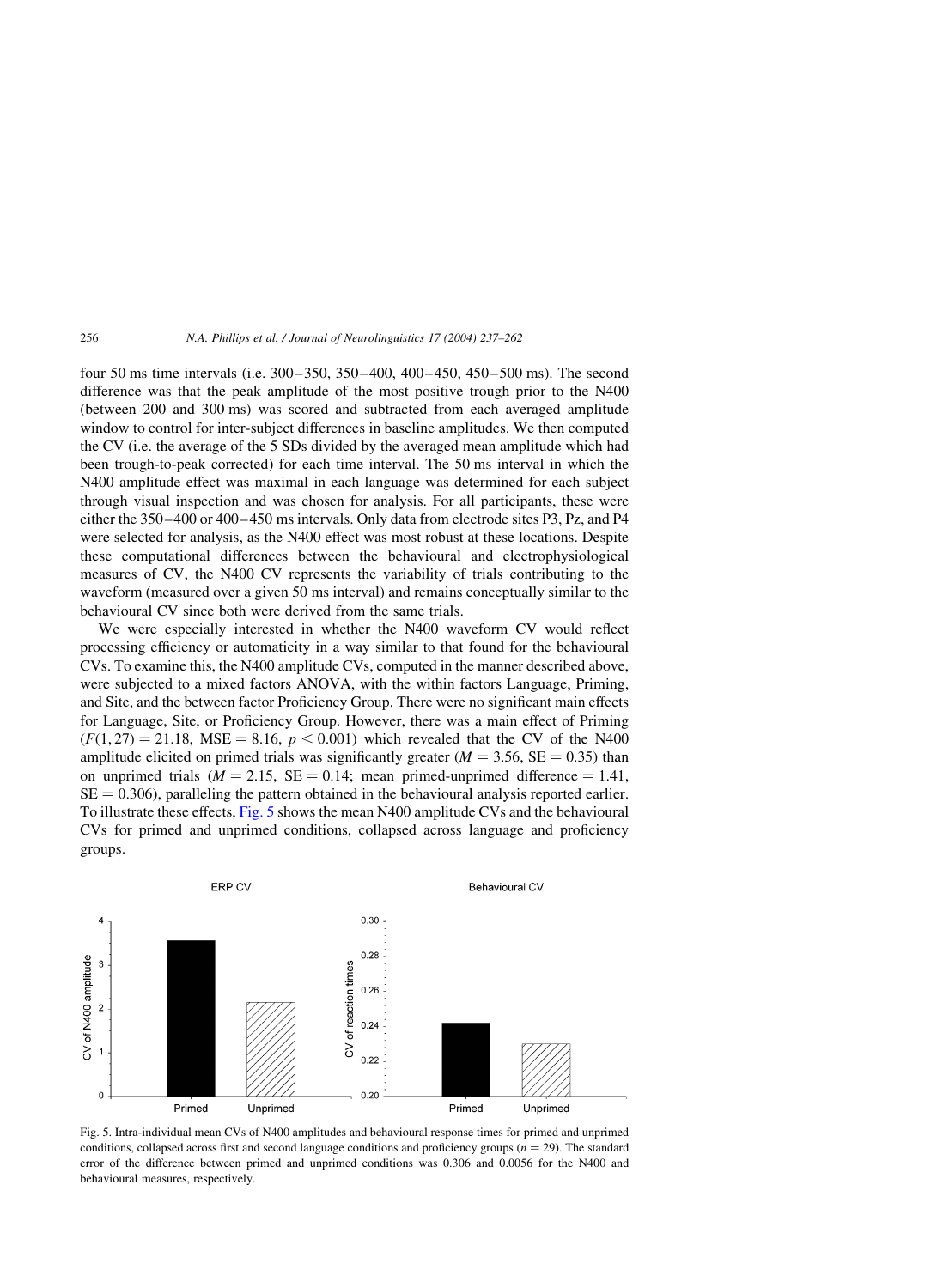#### 7. Discussion

We will first review the consistency between the behavioural results of Experiments 1 and 2 and will then discuss the behavioural and electrophysiological results of Experiment 2. The behavioural results of the two experiments were very consistent. Significant RT priming effects were obtained, indicating that our task was successful in inducing semantic processing. In both experiments, participants performed more quickly in L1 than in L2. The fact that CVs were lower in L1 than in L2 indicated that the faster responding was due to more automatized and less variable performance (reflecting greater processing efficiency) in L1. This interpretation is also supported by the fact that, in both studies, the L2-specific CV of the highly proficient subjects was smaller than that of the low proficient subjects. Finally, baseline CV and RT measures were correlated, which again strengthens the argument that more efficient and less variable processing in L2 (indexed by the L2-specific CV) underlies general L2 proficiency (indexed by faster L2 RTs). Thus, the behavioural results of these experiments revealed two important findings. First, general L2 proficiency (defined as the residualized L2 RT after partialling out the L1 RT) was significantly related to the degree to which participants performed automatically in their L2, indicating that faster performance was related to more efficient processing. Second, the more L2-proficient bilinguals performed more quickly and more automatically during the L2 block than did the less L2-proficient group.

Turning to the electrophysiology and behavioural results of Experiment 2, we observed that N400 priming effects differed according to language and proficiency status.

Participants with high proficiency in L2 showed significant N400 and RT priming effects in both their L1 and in their L2. The low L2 proficient subjects manifested significant RT priming effects in L1 and L2 and a significant ERP priming effect in L1; however, they did not manifest a significant ERP priming effect in L2. How is it, then, that in these participants' response times were facilitated by related primes in L2 while the N400 effect was absent? One possibility is that the ERP and RT measures reflected different stages or aspects of cognitive processing. There is controversy concerning the extent to which the N400 is sensitive to automatic priming processes ([Deacon et al., 2000;](#page-23-0) [Kiefer, 2002; Kutas & Hillyard, 1989](#page-23-0)), or later post-lexical/integrative processes [\(Brown](#page-23-0) [& Hagoort, 1993; Chwilla et al., 1995; Chwilla, Kolk, & Mulder, 2000; Holcomb, 1993\)](#page-23-0). The same is true for RT-based measures, which have been shown to be influenced both by automatic spreading of activation in semantic memory and by attentional and/or expectancy-driven effects ([Favreau & Segalowitz, 1983; Neely, 1991](#page-23-0)). One possible explanation for the dissociation in L2 between the N400 and RT in low proficient subjects is that the N400 effect is determined largely by post-lexical integration processes while RT priming effects are determined, at least in part, by automatic spread of activation which operates earlier, at the time of lexical access. It is possible that the task of judging each word as living or non-living in L2 for low proficient subjects was too taxing (as evidenced by their prolonged RTs) to maintain the preceding word in working memory and establish a higher order semantic context, thus leading to a difficulty in post-lexical integration as reflected by the N400. In the absence of such a context, each successive word, regardless of whether it was primed or unprimed, would elicit an N400 response due to a failure in post-lexical integration. Inspection of the grand average waveforms supports this notion.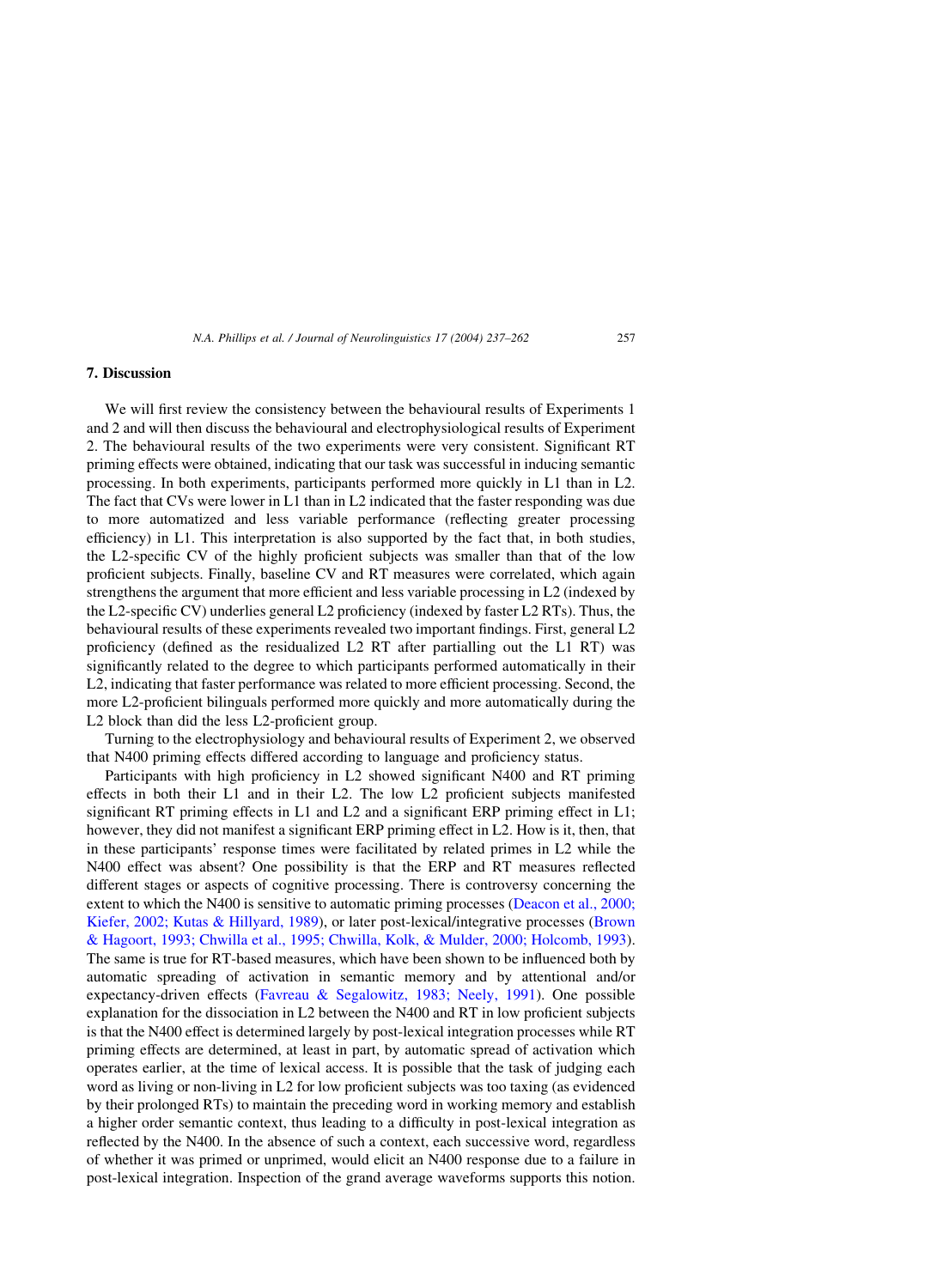The L2 primed waveform of the low proficient subjects is characterised by a robust N400 similar to the unprimed waveform, and shows no evidence of a reduction in amplitude as seen in the primed waveforms in L1 for these subjects. In contrast, automatic activation spreading from the prime to the critical word would be unaffected by the difficulty of the semantic judgement task in L2 and, thus, could facilitate response times.

The ERP data in Experiment 2 revealed another effect in addition to the general findings paralleling the RT data. In the high proficiency participants, the N400 effect began approximately 50 ms later in L2 than in L1, a finding consistent with previous results reported for sentence anomalies [\(Ardal et al., 1990; Weber-Fox & Neville, 1996,](#page-23-0) in their late L2 exposed bilinguals). This finding accords with the idea that processing is slower in L2 and could reflect, for example, the need to access L2 words via the L1 lexicon, as would be predicted by the revised hierarchical model of the bilingual mental lexicon, proposed by [Kroll and Stewart \(1994\)](#page-24-0). However, this 50 ms delay in the N400 response in L2 versus L1 was not paralleled by a similarly large delay in RT in the high proficient bilinguals where, collapsed over primed and unprimed trials the difference between L1 and L2 was only approximately 11 ms. This again suggests that the N400 and RT priming measures are indexing very different stages of lexical and semantic processing.

We believe this study is the first to examine intra-subject variability (operationalized here as the CV) around the N400 waveform as a measure of semantic processing. We found a smaller CV for unprimed than for primed ERP waveforms, which is consistent with the findings for the behavioural CV data. These results can be understood as follows. In the unprimed condition, target words and the preceding stimulus bore a low associative relationship to one another. In this case participants should have received little processing benefit from the preceding word and the impact of that word, if any, should have been relatively uniformly low, contributing little to processing variability. In contrast, in the primed condition the target and the preceding word bore a strong semantic relationship to one another. Moreover, this relationship varied in strength from one case to the next and also varied in type. For example, sometimes the prime and target were both lexically and semantically associated, as in the case when a trial with the stimulus SOCK was followed by a trial with the stimulus SHOE (the words SOCK and SHOE frequently co-occur in the language and they are drawn from the same semantic category). Sometimes prime and target were only lexically associated, as in the case of successive trials with KITCHEN followed by SINK (these words frequently co-occur in the language but they are drawn from different semantic categories). These sources of variation in the strength and nature of prime-target associations could be expected to contribute to processing variability. Work by [Kotz \(2001\)](#page-24-0) indicates that ERPs and RTs from associative and categorically based priming can vary differentially in bilinguals. Thus, one could expect more processing variability—and hence greater CVs—in the primed than in the unprimed condition in the present experiment.

#### 8. General discussion

This study investigated variability in behavioural responses and variability in electrophysiological responses in bilinguals performing a semantic priming task to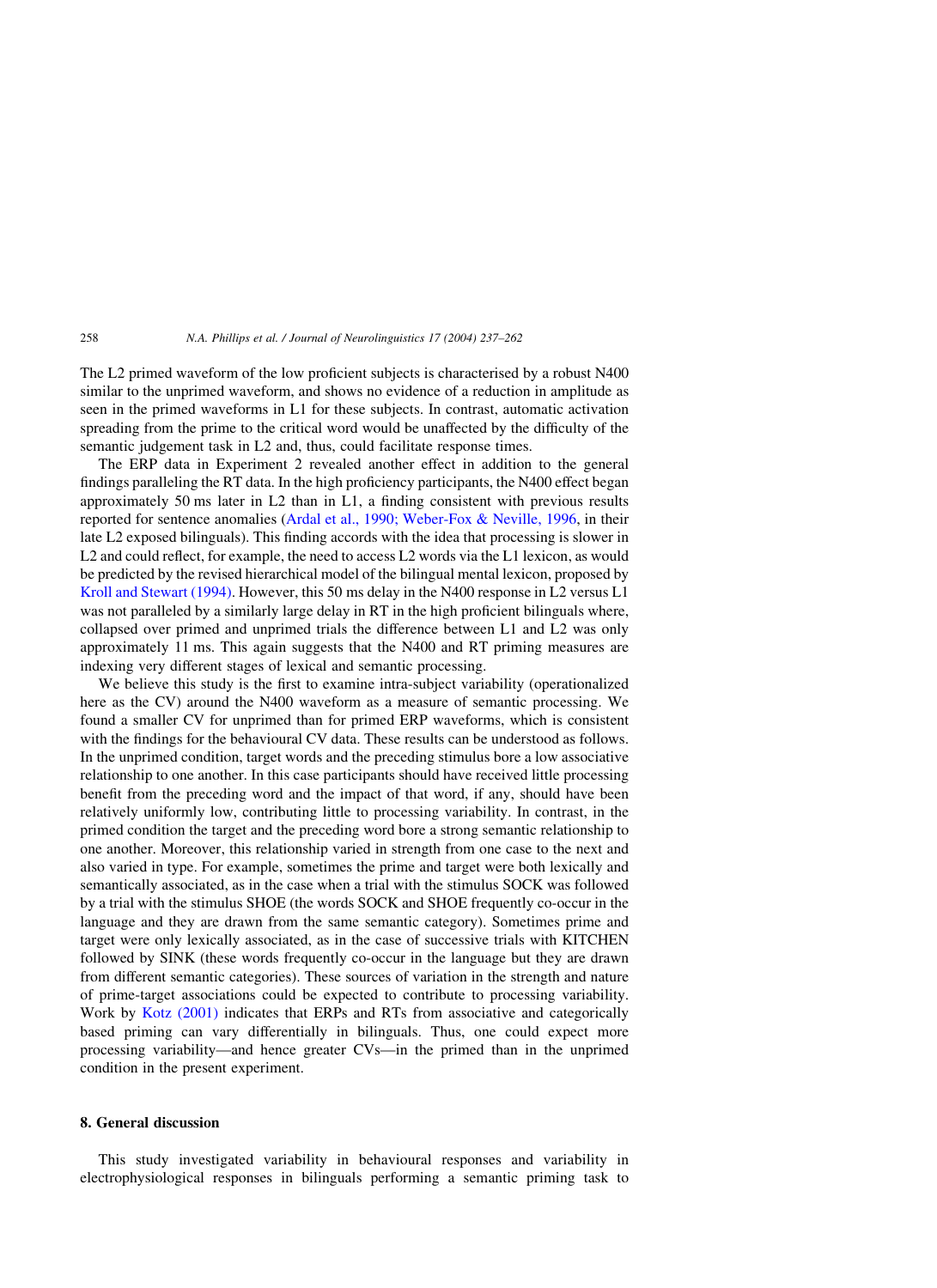determine whether such variability may underlie individual differences in L2 proficiency. Experiment 1 confirmed that the task yielded an expected semantic priming effect, and it demonstrated that the L2-specific CV measure of automatic processing was significantly related to L2 proficiency. The results of Experiment 2 supported these basic conclusions and provided additional data regarding ERPs generated during this task. Experiment 2 also demonstrated that priming and the participant's level of L2 proficiency were reflected in the obtained patterns of N400 latencies and amplitudes. Moreover, the results of Experiment 2 demonstrated that variability in N400 amplitudes, as measured in this study by the CV, reflected sensitivity to semantic priming in a manner that paralleled the behavioural measures. This last result suggests that intra-individual processing efficiency, of the kind that can be associated with automatic processing, can be observed in patterns of brain activity.

There are, of course, some limitations to the present study. First, it would have been advantageous to include a group of monolingual speakers to be able to evaluate the effect of bilingualism per se on N400 amplitude, timing, distribution, and variability. Few ERP studies have done this, with the exception of that of [Ardal et al. \(1990\)](#page-23-0), which found delays in N400 latency for L1 processing in bilinguals. Second, repeating critical words within our lists allowed us to compare the effect of an associated and unassociated prime on the same critical words, thereby avoiding the need to compare different words. However, this design was less than ideal given the finding that repeating a word can reduce the N400 effect ([Besson, Kutas, & Van Petten, 1992; Karayanidis, Andrews, Ward, & McConaghy,](#page-23-0) [1991; Rugg, 1990; Van Petten, Kutas, Kluender, Mitchiner, & McIsaac, 1991\)](#page-23-0). However, all repetitions were counterbalanced across primed and unprimed trials, and order of language blocks alternated across participants, so it is unlikely to have accounted for the effects observed here.

In closing, the present results may open up a new dimension of research into the nature of language processing in the bilingual, by extending investigations that were previously confined to behavioural measures to include measures of brain activity. One particular ERP measure examined here—the N400 CV—may provide an important tool that could be used in future research on L2 skill acquisition. For example, it may be possible to conduct longitudinal ERP studies of gains in processing efficiency as a function of maturation and specific learning experiences—instructional methods, learning context, and the amount and nature of language practice. Beyond this, it may be possible to study changes in processing efficiency and automaticity in other skill domains too, thereby enriching our general understanding of how processing during the acquisition and performance of complex cognitive skills becomes increasingly automatic as a function of training and practice.

## Acknowledgements

This research was supported in part by grants from the Natural Sciences and Engineering Research Council of Canada (to NP and NS) and by a grant from the Canadian Institutes for Health Research (to NP). We would like to thank L. Cameli, S. Gagnon, L. Ingenito, M. Lagüe-Beauvais, and J. Mercier for their assistance in the ERP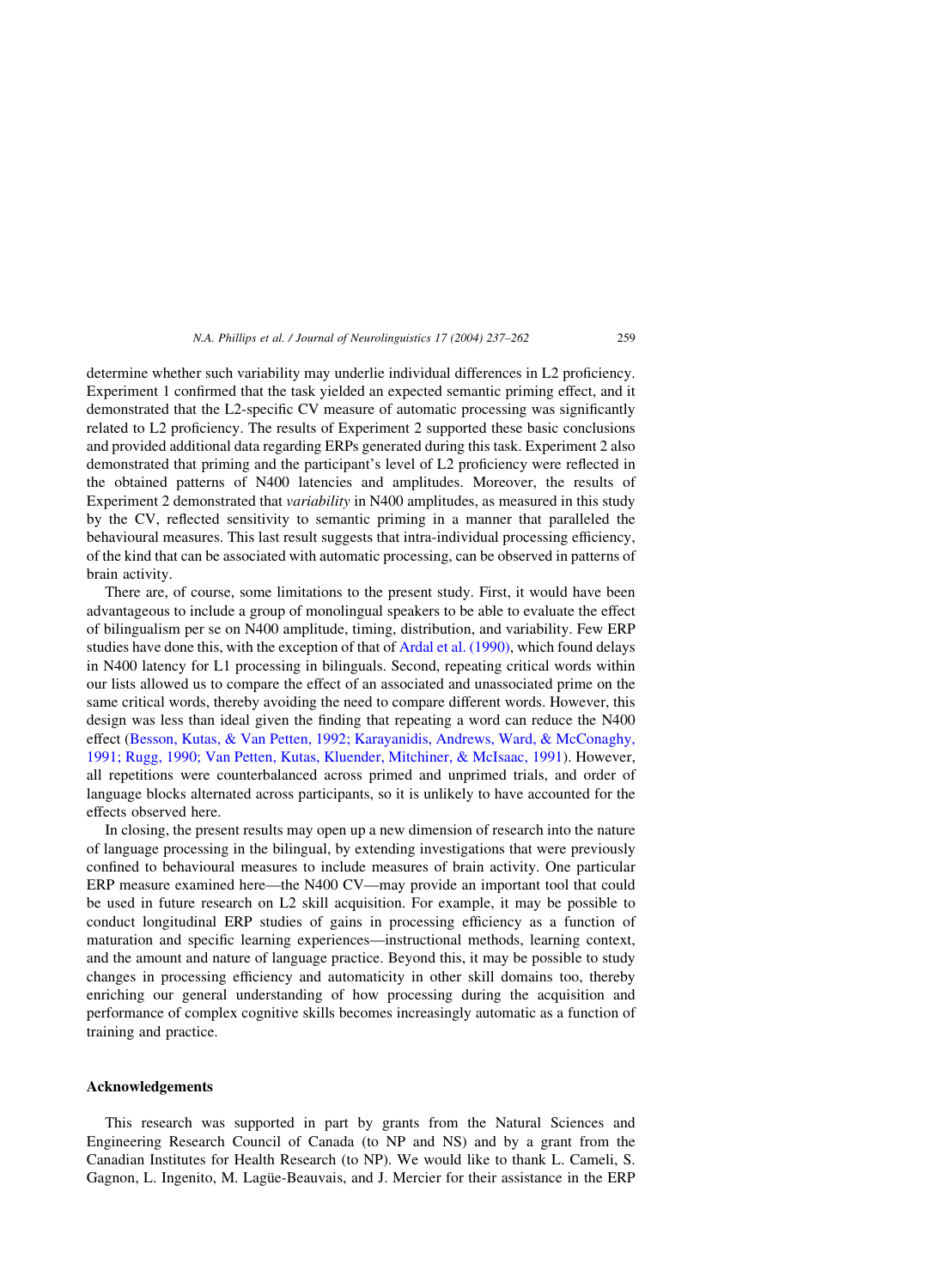study. The principal authors can be reached by e-mail by writing to Natalie Phillips at Natalie.Phillips@concordia.ca or Norman Segalowitz at segalow@vax2.concordia.ca.

#### References

- Ardal, S., Donald, M. W., Meuter, R., Muldrew, S., & Luce, M. (1990). Brain responses to semantic incongruity in bilinguals. Brain and Language, 39, 187–205.
- Besson, M., Kutas, M., & Van Petten, C. (1992). An event-related potential (ERP) analysis of semantic congruity and repetition effects in sentences. Journal of Cognitive Neuroscience, 4, 132–149.
- Brown, C., & Hagoort, P. (1993). The processing nature of the N400: evidence from masked priming. Journal of Cognitive Neuroscience, 5, 34–44.
- de Bruijn, E. R. A., Dijkstra, T., Chwilla, D. J., & Schriefers, H. J. (2001). Language context effects on interlingual homograph recognition: evidence from event-related potentials and response times in semantic priming. Bilingualism: Language and Cognition, 4(2), 155–168.
- Chwilla, D. J., Brown, C. M., & Hagoort, P. (1995). The N400 as a function of the level of processing. Psychophysiology, 32, 274–285.
- Chwilla, D. J., Kolk, H. H., & Mulder, G. (2000). Mediated priming in the lexical decision task: evidence from event-related potentials and reaction time. Journal of Memory and Language, 42, 314–341.
- Coles, M. G. H., & Rugg, M. D. (1995). Event-related brain potentials: an introduction. In M. D. Rugg, & M. G. H. Coles (Eds.), Electrophysiology of mind: Event-related brain potentials and cognition (pp. 1–39). Oxford, UK: Oxford University Press.
- Coltheart, M. (1981). The MRC psycholinguistic database. Quarterly Journal of Experimental Psychology, 33A, 497–505. [http://www.psy.uwa.edu.au/MRCDataBase/uwa\\_mrc.htm](http://www.psy.uwa.edu.au/MRCDataBase/uwa_mrc.htm).
- Connolly, J. F., & Phillips, N. A. (1994). Event-related components reflect phonological and semantic processing of the terminal word of spoken sentences. Journal of Cognitive Neuroscience, 6, 256–266.
- Connolly, J. F., Phillips, N. A., & Forbes, K. A. (1995). The effects of phonological and semantic features of sentence-ending words on visual event-related brain potentials. Electroencephalography and Clinical Neurophysiology, 94, 276–287.
- Deacon, D., Hewitt, S., Yang, C. M., & Nagata, M. (2000). Event-related potential indices of semantic priming using masked and unmasked words: evidence that the N400 does not reflect a post-lexical process. Cognitive Brain Research, 9, 137–146.
- DeKeyser, R. M. (2001). Automaticity and automatization. In P. Robinson (Ed.), Cognition and second language instruction (pp. 121–125). Cambridge, MA: Cambridge University Press.
- Favreau, M., & Segalowitz, N. S. (1983). Automatic and controlled processes in the first- and second-language reading of fluent bilinguals. Memory and Cognition, 11, 565–574.
- Frenck-Mestre, C., & Prince, P. (1997). Second language autonomy. Journal of Memory and Language, 37, 481–501.
- Greenhouse, S. W., & Geisser, S. (1959). On the methods in the analysis of profile data. Psychometrika, 24, 95–112.
- Hahne, A., & Friederici, A. D. (2001). Processing a second language: late learners' comprehension mechanisms as revealed by event-related brain potentials. Bilingualism: Language and Cognition, 4, 123–141.
- Holcomb, P. J. (1993). Semantic priming and stimulus degradation: implications for the role of the N400 in language processing. Psychophysiology, 30, 47–61.
- Jackson, G. M., Swainson, R., Cunnington, R., & Jackson, S. R. (2001). ERP correlates of executive control during repeated language switching. Bilingualism: Language and Cognition, 4, 169–178.
- Jiang, N., & Forster, K. I. (2001). Cross-language priming asymmetries in lexical decision and episodic recognition. Journal of Memory and Language, 44(1), 32–51.
- Karayanidis, F., Andrews, S., Ward, P. B., & McConaghy, N. (1991). Effects of inter-item lag on word repetition: an event-related potential study. Psychophysiology, 28, 307–318.
- Kiefer, M. (2002). The N400 is modulated by unconsciously perceived masked words: further evidence for an automatic spreading activation account of N400 priming effects. Cognitive Brain Research, 13, 27–39.

<span id="page-23-0"></span>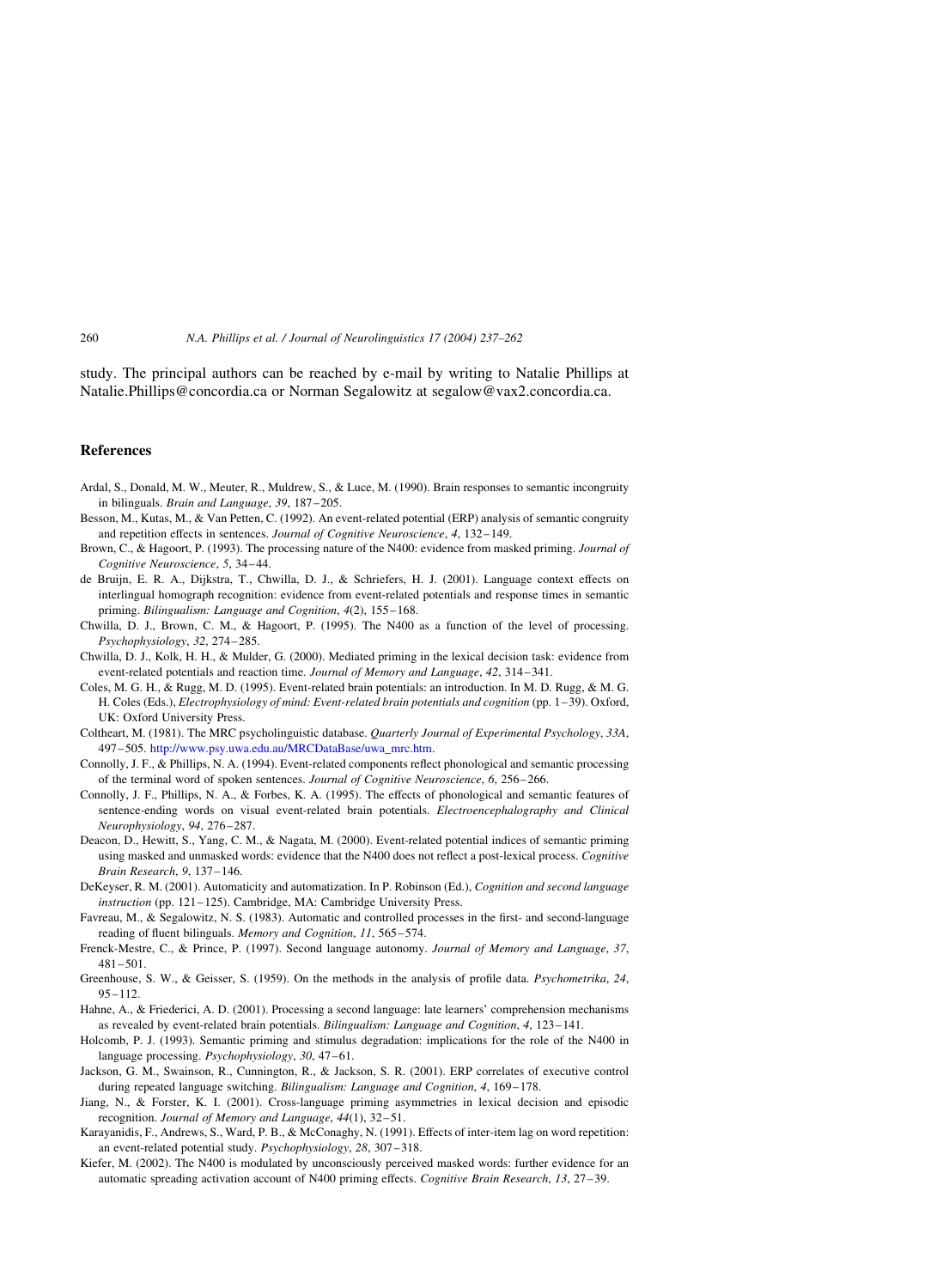- <span id="page-24-0"></span>Kotz, S. A. (2001). Neurolinguistic evidence for bilingual language representation: a comparison of reaction times and event-related brain potentials. Bilingualism: Language and Cognition, 4(2), 143–154.
- Kroll, J. F. & de Groot, A. M. B. (1997). Lexical and conceptual memory in the bilingual: mapping form to meaning in two languages. In A. M. B. de Groot, & J. F. Kroll (Eds.), Tutorials in bilingualism (pp. 169–199). Mahwah, NJ: Erlbaum.
- Kroll, J. F., & Stewart, E. (1994). Category interference in translation and picture naming: evidence for asymmetric connections between bilingual memory representations. Journal of Memory and Language, 33, 149–174.
- Kroll, J. F., & Tokowicz, N. (2001). The development of conceptual representation for words in a second language. In J. L. Nicol, & T. Langendoen (Eds.), Language processing in bilinguals (pp. 49-71). Cambridge, MA: Blackwell.
- Kutas, M., & Hillyard, S. A. (1980). Reaction senseless sentences: brain potentials reflect semantic incongruity. Science, 207, 203–205.
- Kutas, M., & Hillyard, S. A. (1989). An electrophysiological probe of incidental semantic association. Journal of Cognitive Neuroscience, 1, 38–49.
- Kutas, M., & Van Petten, C. (1988). Event-related brain potential studies of language. In P. K. Ackles, J. R. Jennings, & M. G. H. Coles (Eds.), Advances in Psychophysiology. Greenwich, CT: JAI Press.
- Lambert, W. E. (1955). Measurement of the linguistic dominance of bilinguals. *Journal of Abnormal and Social* Psychology, 50, 197–200.
- Magiste, E. (1986). Selected issues in second and third language learning. In J. Vaid (Ed.), Language processing in bilinguals: Psycholinguistic and neuropsychological perspectives (pp. 97–122). Language processing in bilinguals: Psycholinguistic and neuropsychological perspectives, Hillsdale, NJ: Lawrence Erlbaum.
- Moreno, E. M., Federmeier, K. D., & Kutas, M. (2002). Switching languages, switching palabras (words): an electrophysiological study of code switching. Brain and Language, 80, 188–207.
- Neely, J. H. (1977). Semantic priming and retrieval from lexical memory: roles of inhibitionless spreading activation and limited-capacity attention. Journal of Experimental Psychology: General, 106, 226–254.
- Neely, J. H. (1991). Semantic priming effects in visual word recognition: a selective review of current findings and theories. In D. Besner, & G. W. Humphreys (Eds.), Basic processes in reading: Visual word recognition (pp. 264–336). Hillsdale, NJ: Lawrence Erlbaum.
- Nelson, D. L., McEvoy, C. L., & Schreiber, T. A (1998). The University of South Florida word association, rhyme, and word fragment norms. <http://w3.usf.edu/FreeAssociation/>
- Polich, J., & Herbst, K. L. (2000). P300 as a clinical assay: rationale, evaluation, and findings. International Journal of Psychophysiology, 38, 3–19.
- Rugg, M. D. (1990). Event-related brain potentials dissociate repetition effects of high- and low-frequency words. Memory and Cognition, 18, 367–379.
- Segalowitz, N. (1986). Skilled reading in the second language. In J. Vaid (Ed.), *Language processing in* bilinguals: Psycholinguistic and neuropsychological perspectives (pp. 3-19). Hillsdale, NJ: Lawrence Erlbaum.
- Segalowitz, N. (2003). Automaticity and second languages. In C. Doughty, & M. Long (Eds.), The handbook of second language acquisition (pp. 382–408). Oxford: Blackwell.
- Segalowitz, N., & Freed, B. F. (in press). Context, contact and cognition in oral fluency acquisition: learning spanish in "At Home" and "Study Abroad" contexts. Studies in Second Language Acquisition.
- Segalowitz, N., & Hulstijn, J. (2003). Automaticity in bilingualism and second language learning. In J. F. Kroll, & A. M. B. De Groot (Eds.), Handbook of bilingualism: Psycholinguistic approaches. Oxford, UK: Oxford University Press, in press.
- Segalowitz, N., Poulsen, C., & Segalowitz, S. (1999). RT coefficient of variation is differentially sensitive to executive control involvement in an attention switching task. Brain and Cognition, 38(1), 255–258.
- Segalowitz, N., & Segalowitz, S. J. (1993). Skilled performance, practice, and the differentiation of speed-up from automatization effects: evidence from second language word recognition. Applied Psycholinguistics, 14(3), 369–385.
- Segalowitz, S. J., Segalowitz, N. S., & Wood, A. G. (1998). Assessing the development of automaticity in second language word recognition. Applied Psycholinguistics, 19, 53-67.